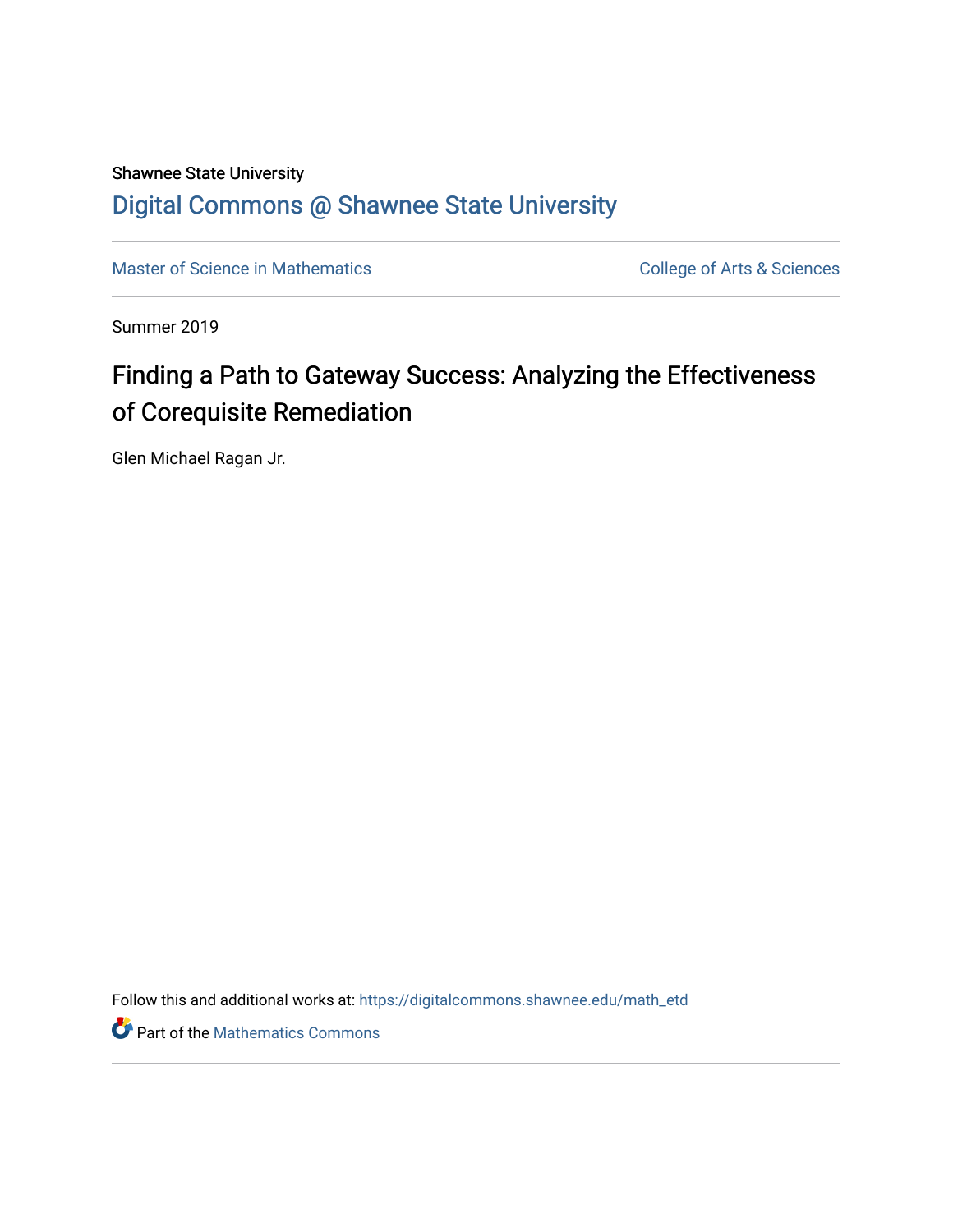#### **SHAWNEE STATE UNIVERSITY**

### **Finding a Path to Gateway Success: Analyzing the Effectiveness of Corequisite Remediation.**

A Thesis

By

## **Glen Michael Ragan, Jr.**

Department of Mathematical Sciences

Submitted in partial fulfillment of the requirements

for the degree of

Master of Science, Mathematical Sciences

**7/1/19**

Accepted by the Graduate Department

Graduate Director, Date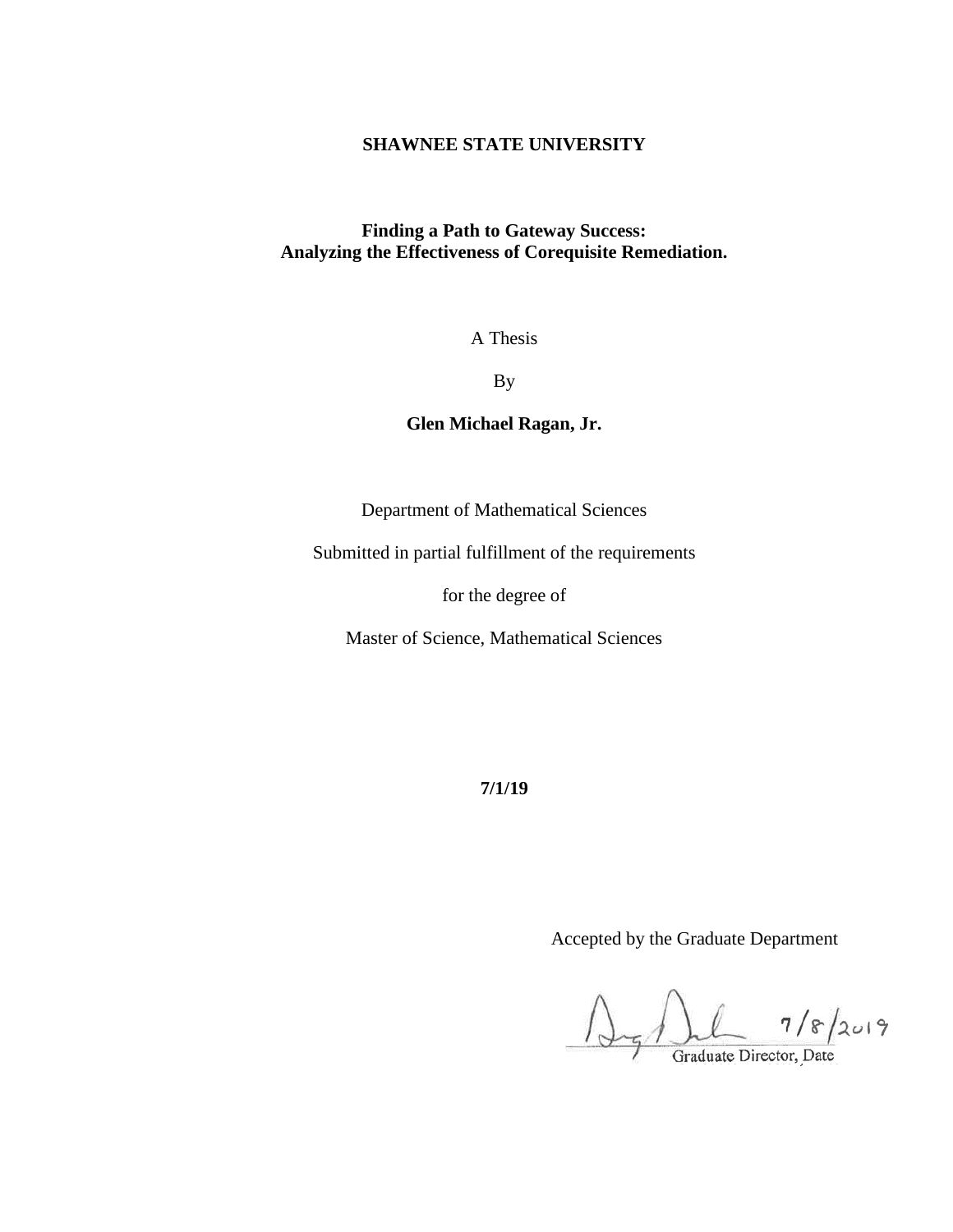The thesis entitled '**Finding a Path to Gateway Success: Analyzing the Effectiveness of Corequisite Remediation.**' presented by **Glen Michael Ragan, Jr,**, a candidate for the degree of **Master of Science in Mathematical Sciences,** has been approved and is worthy of acceptance.

 $\frac{7/8/2019}{\text{Date}} \frac{1}{\text{Grade Director}}$ 

 $7 - 1 - 19$ 

 $\frac{7-1-19}{\text{State}}$ 

<span id="page-2-0"></span>

Date Student 2 (if applicable)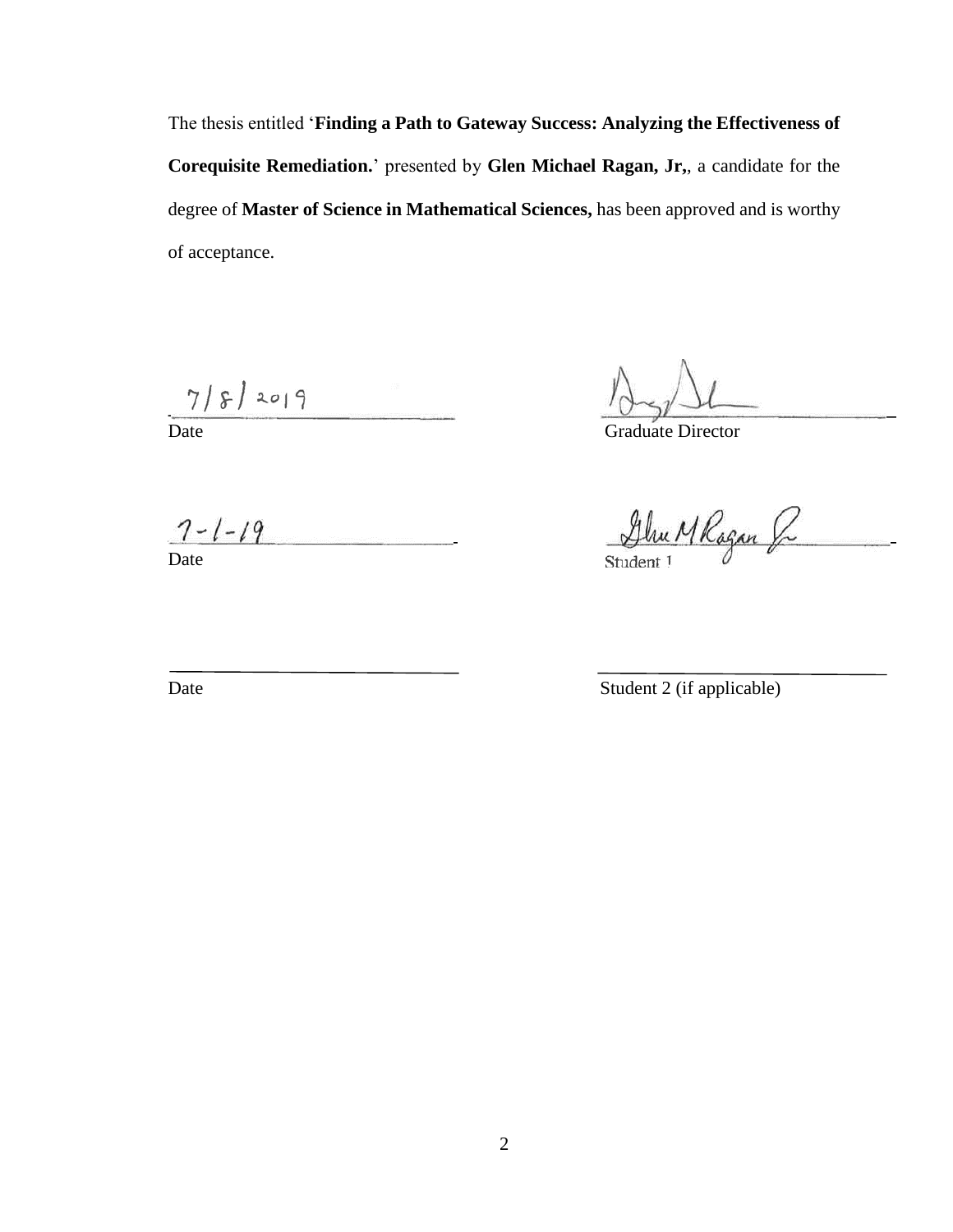#### **ABSTRACT**

<span id="page-3-0"></span>As more and more students arrive at college deficient in mathematics skills, colleges and universities are looking for a change in practices for these students. Corequisite remediation is one of the methods being used across the nation. The focus of this study was to compare success rates of students in corequisite gateway courses to students in the standard gateway courses, did these two groups of students complete the follow up course at the same level of success, and did they do as well in the gateway course as students that have traditionally been placed in noncredit bearing remedial courses. Students' grades were coded to a pass/ fail binary representation with 1 as credit received and 0 as no credit received for the course. χ2 tests, Analysis of Variance, Kruskal-Wallis test, and Fisher's Exact test were performed. The results showed that there was no statistically significant difference between credit received across the type of gateway course that was taken. The students in corequisite courses and standard gateway courses performed with no statistical difference in the follow up course. Students in corequisite courses did perform statistically different than those in traditional remediation courses.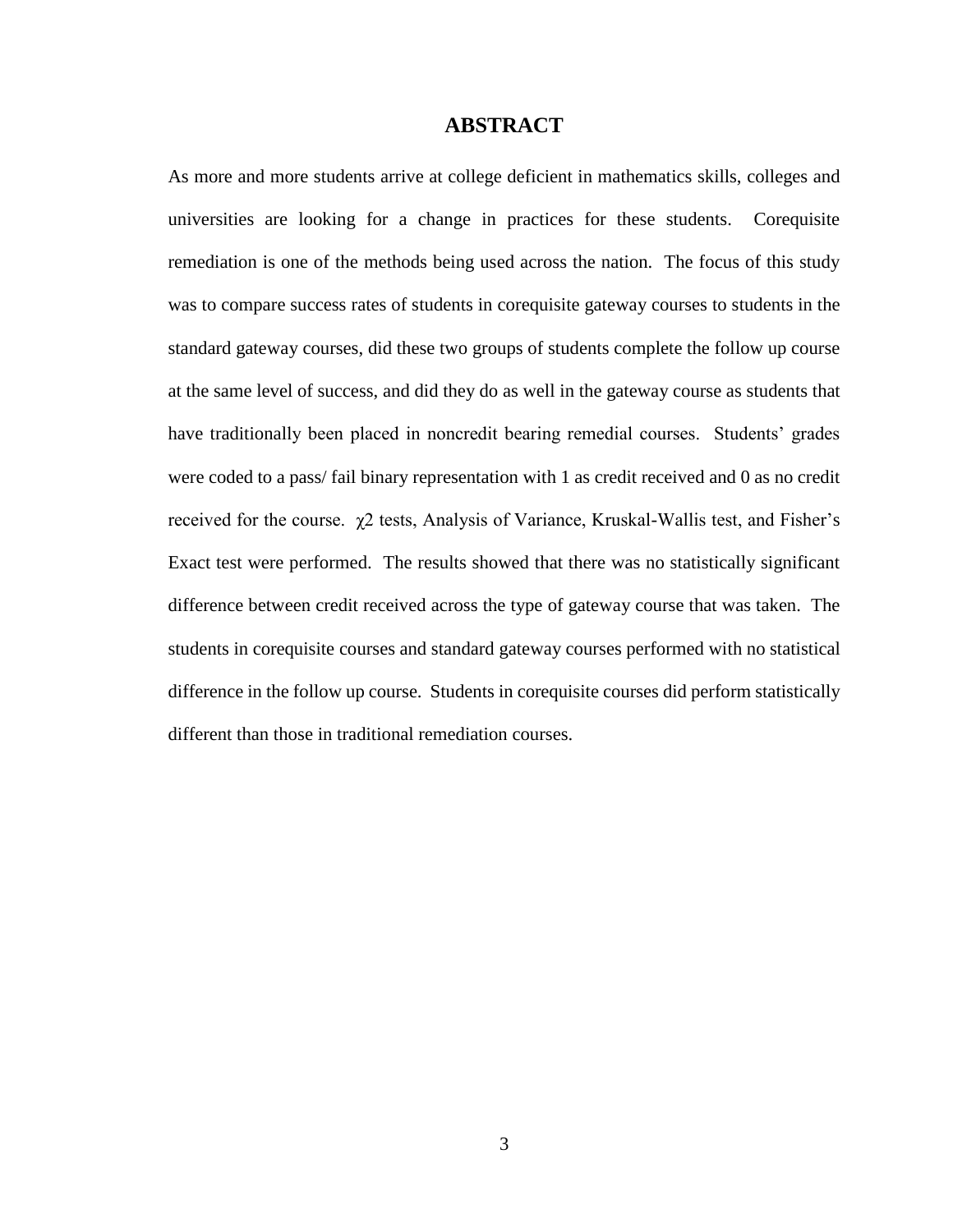## **ACKNOWLEDGMENTS**

<span id="page-4-0"></span>I would like to thank many people that have made this research project possible. First, I'd like to Dr. Douglas Darbro for all his time and help throughout this process, countless phone calls, emails, and answering my cries for help no matter the time or day. Next, I must thank my family for all their support. My wife Katie, son Dillon, and daughter Natalie have been very patient with my disappearing for days on end into the office to research, calculate and type. Their sacrifice of family time and vacations have meant more to me than they could possibly know. And last, but not least, I would like to thank all my instructors at Shawnee State University, both those that I had as an undergrad, and those that I met on this journey to a Master's degree.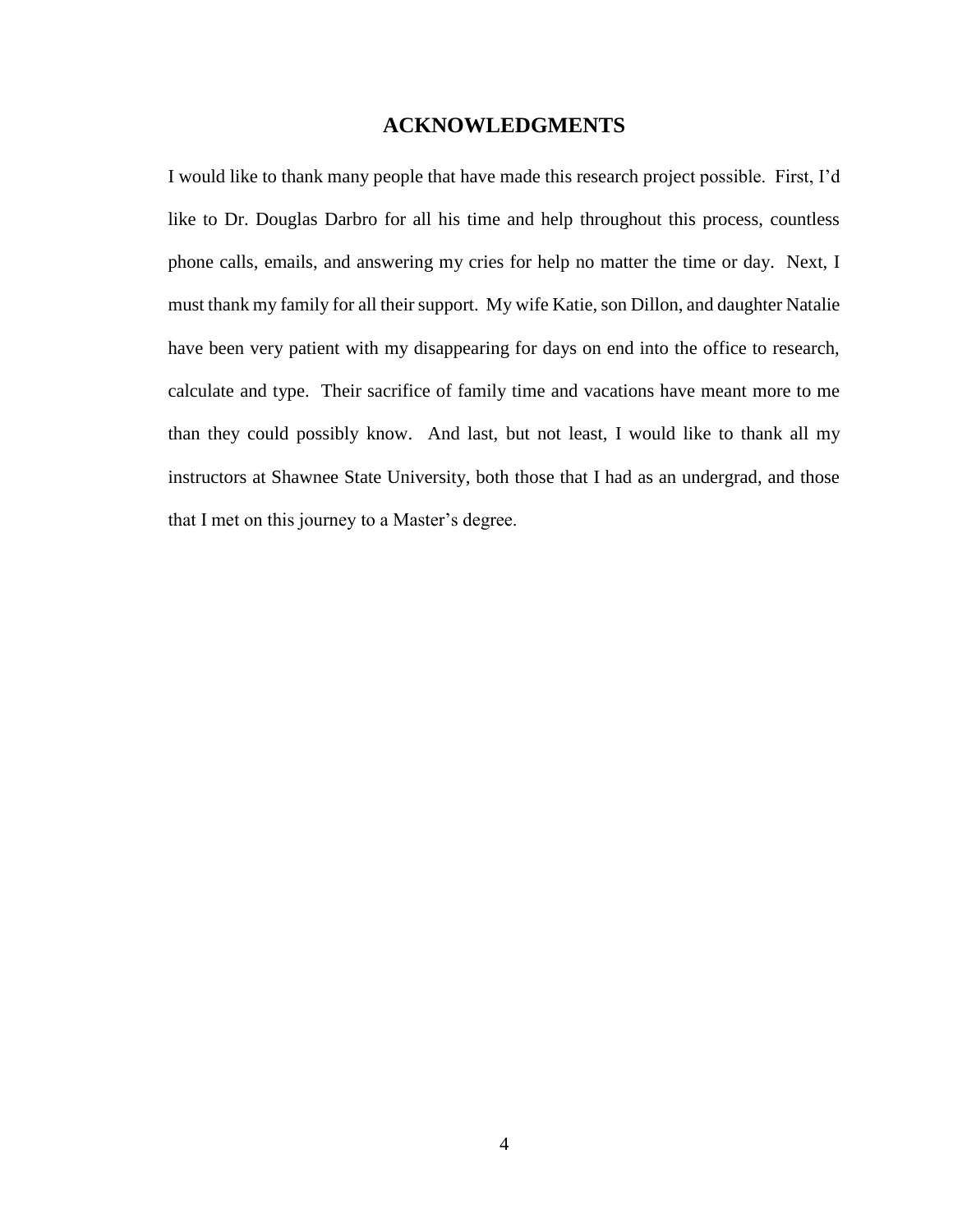## **TABLE OF CONTENTS**

<span id="page-5-0"></span>

| Chapter                              | Page           |
|--------------------------------------|----------------|
| <b>ABSTRACT</b>                      | 3              |
| <b>ACKNOWLEDGMENTS</b>               | $\overline{4}$ |
| <b>TABLE OF CONTENTS</b>             | 5              |
| <b>LIST OF TABLES</b>                | 6              |
| <b>LIST OF FIGURES</b>               | $\overline{7}$ |
| <b>CHAPTER I: INTRODUCTION</b>       | 8              |
| <b>CHAPTER II: LITERATURE REVIEW</b> | 13             |
| CHAPTER III: METHODOLOGY             | 16             |
| <b>CHAPTER IV: RESULTS</b>           | 19             |
| <b>CHAPTER V: CONCLUSION</b>         | 26             |
| <b>REFERENCES</b>                    | 31             |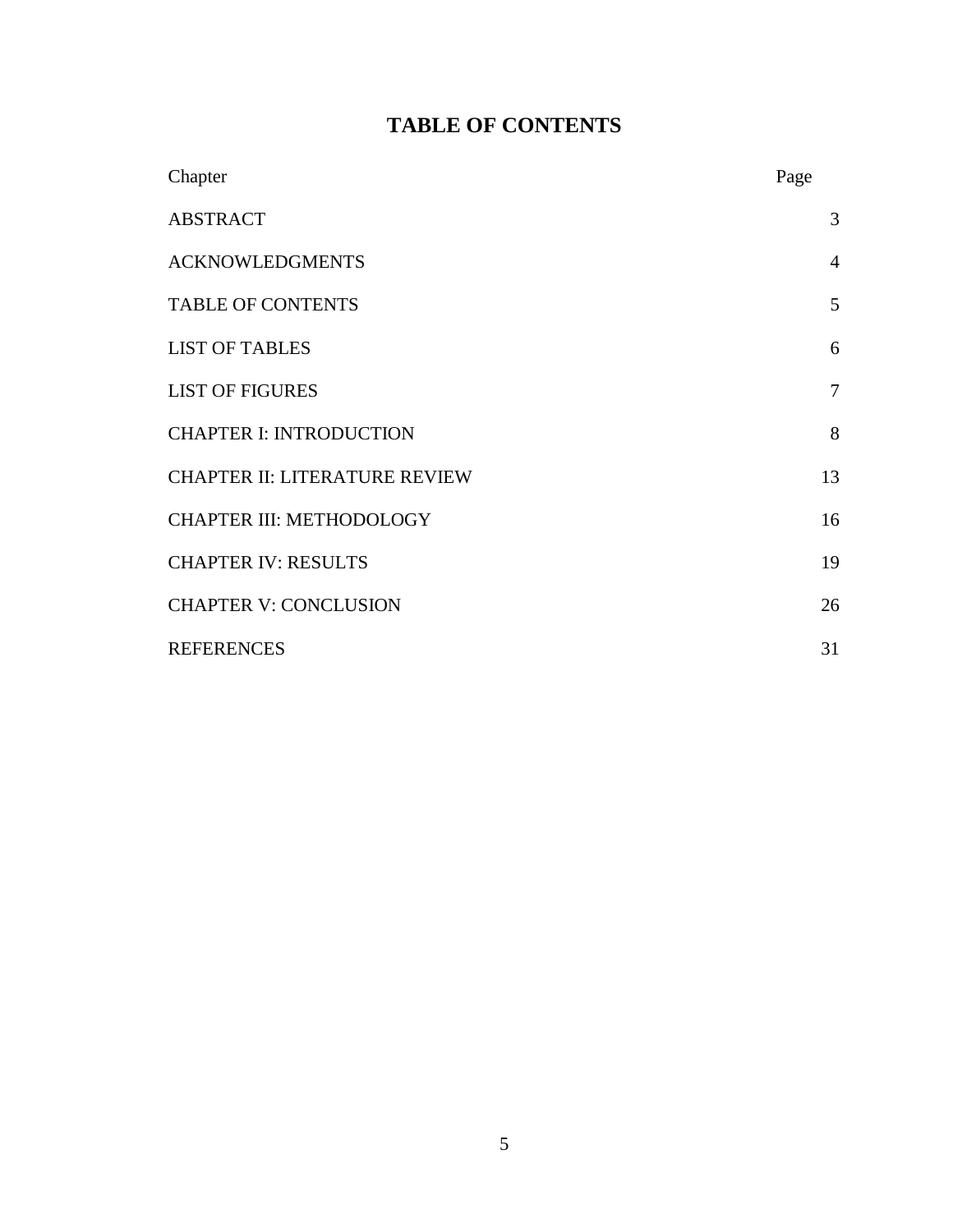## **LIST OF TABLES**

<span id="page-6-0"></span>

| Table                                                                                  | Page |
|----------------------------------------------------------------------------------------|------|
| Table 1: Cross Tabulation Results for STAT1150 and STAT1150A                           | 20   |
| Table 2: Cross Tabulation Results for MATH1200 and MATH1200A                           | 21   |
| Table 3: Cross Tabulation Results for MATH1200, MATH1200A, and Transfer Credit         | 22   |
| Table 4: Logistic Regression Analysis of Credit Received as a Function of Course Taken | 22   |
| Table 5: ANOVA Table for GRADE Across COURSE                                           | 24   |
| Table 6: TukeyHSD Results                                                              | 24   |
| Table 7: Cross Tabulation Results for Corequisite vs Traditional Remediation           | 25   |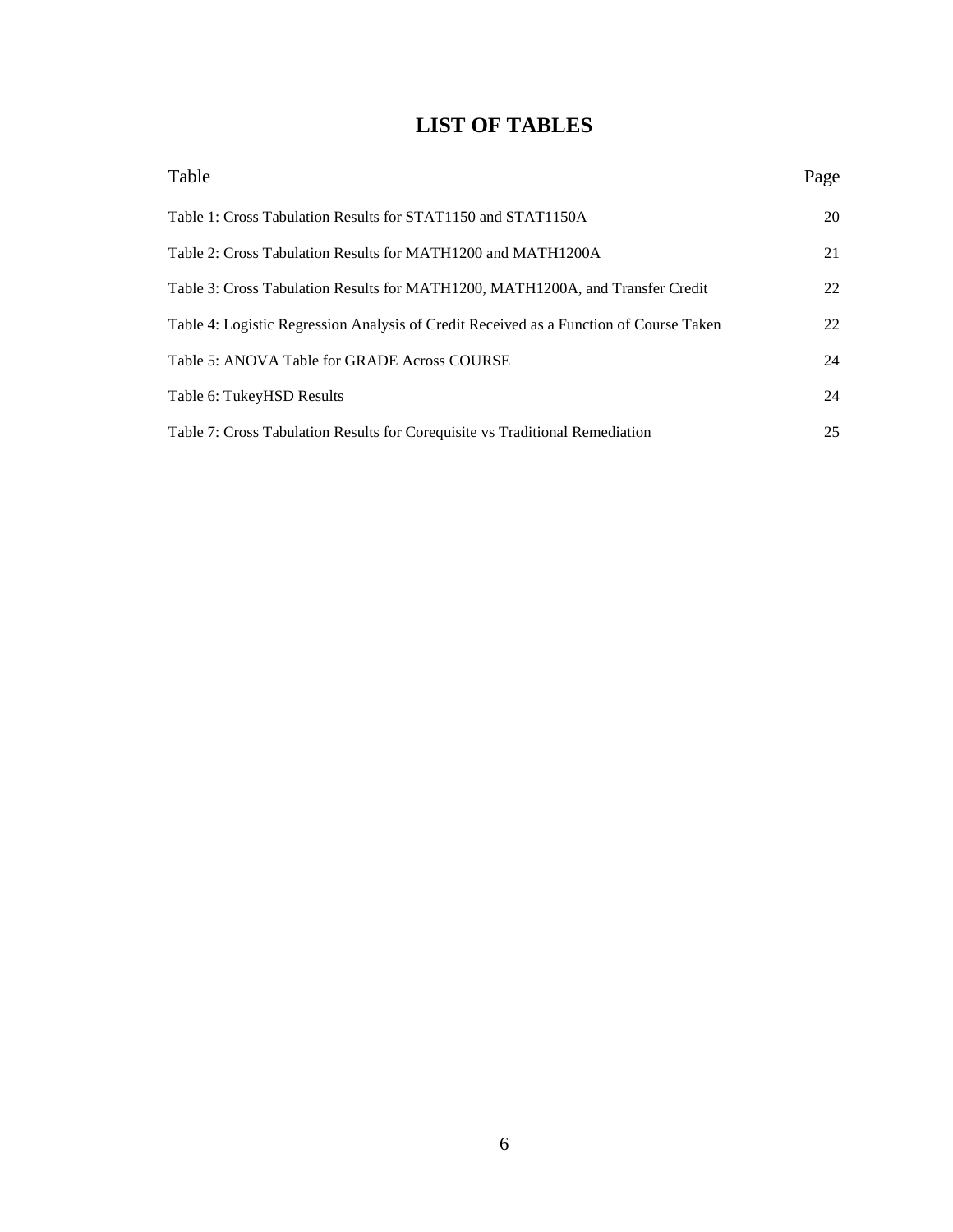## **LIST OF FIGURES**

| Figure                                                                  | Page |
|-------------------------------------------------------------------------|------|
| Figure 1: ROC Curve of model                                            | 23   |
| Figure 2: Plot of Model Sensitivity and Specificity for Various Cutoffs | 23   |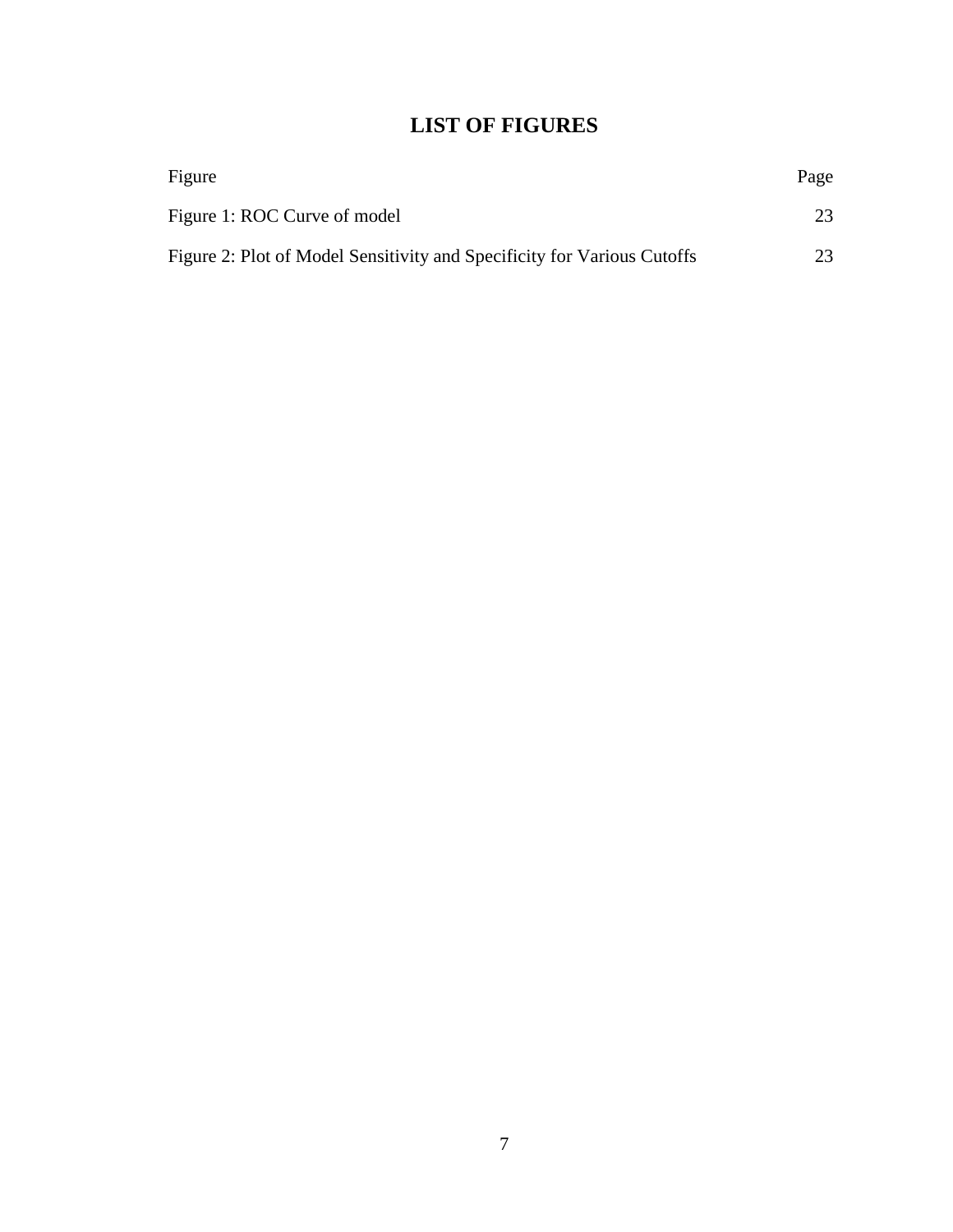#### **CHAPTER I**

### **INTRODUCTION**

As colleges around the nation look at ways to improve student success, fewer students that are placed in remedial courses complete credit bearing classes. Most end up leaving college without any college credit but several thousands of dollars' worth of student loan debt. To change this trend colleges, universities, state departments of higher education, and other organizations are seeking another path to success in these gateway courses. Corequisite remediation appears as the front runner as a solution. This study will test the effectiveness of corequisite remediation as providing the same level of success as non-remedial students and the success rates of these students to others that were placed in remedial courses and then attempted the gateway course.

#### **Background**

Although the literature isn't clear on the beginning of corequisite remediation for combining developmental and gateway courses, Tennessee Board of Regents, Massachusetts Department of Higher Education, and other such organizations appear to have been the first to mandate corequisite remediation. Corequisite remediation allows students who would traditionally be placed in a remedial (developmental) course to take the credit bearing course while receiving remediation at the same time. Some colleges have elected to have two separate courses that the students take simultaneously, the 3-hour standard course and the 2-hour remedial course. While others have mandatory weekly meetings outside of the standard course time allow students to review or learn for the first time the prerequisite skills they are lacking for the course that week. This just-in-time remediation is aiding students without bogging them down with huge amounts of debt and lost time.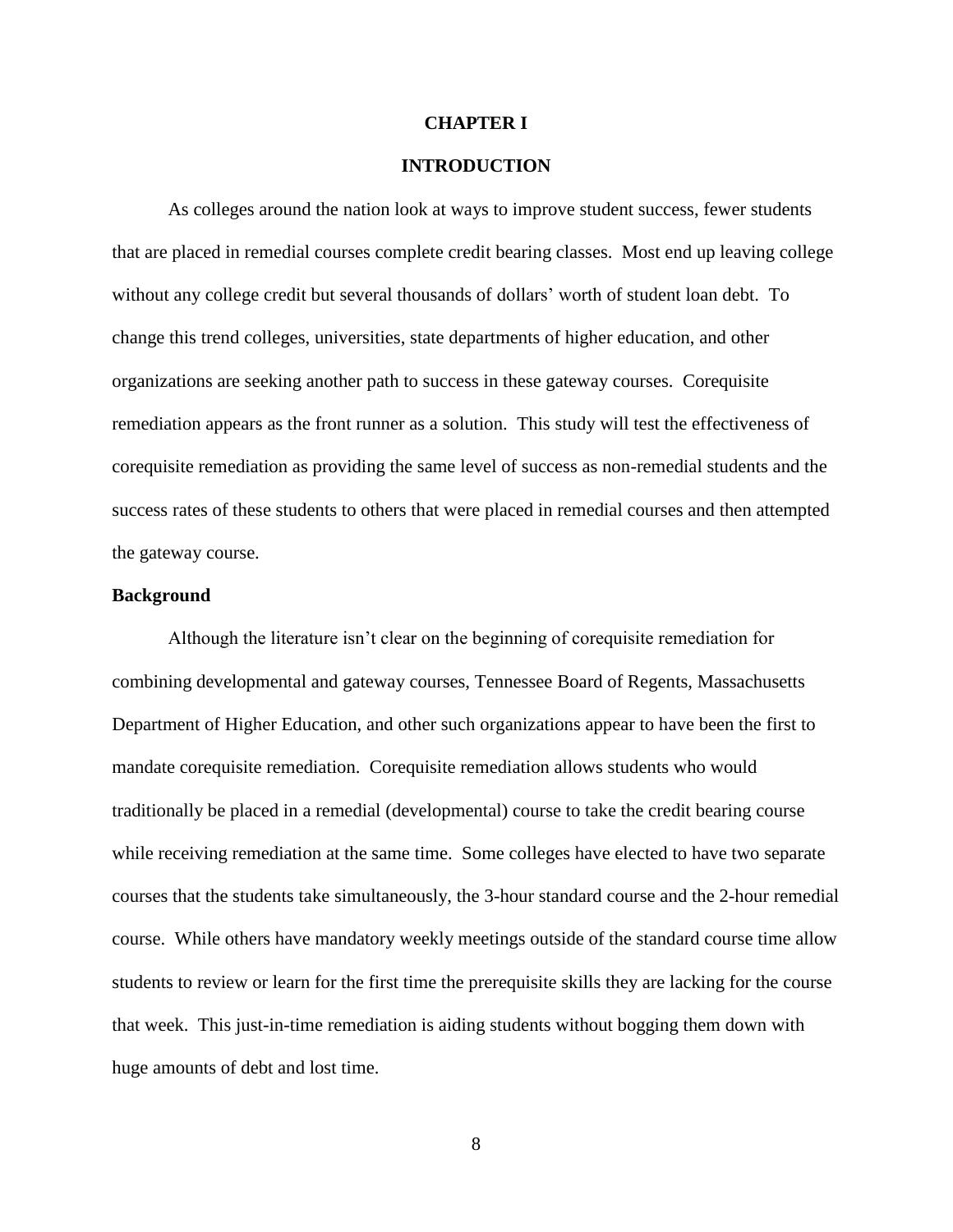Students placed in developmental course pathways have seen little success over the years. Around 30% of students who enroll in developmental courses complete a degree or certificate program (Bailey, 2008). Universities and community colleges across the nation are looking at ways to improve student success and prepare students for both their majors and the real-world beyond graduation. Some models place students in standard courses with no remediation in a sink or swim mentality whereas other models are changing the levels of required mathematics for different majors. No matter the model of remediation being administered, they have all came to the same conclusion, the old ways no longer work.

While corequisite remediation is winning over college administrators not everyone is as impressed. Most remedial courses are taught by faculty that is not qualified to teach the standard courses and would therefore be out of a job. Also, the supplemental courses are taught by the same professors as the standard courses which means colleges must pay these professors more or hire more staff which could nearly double the amount needed to fund these programs (Goudas, 2017). Either way it is often a decision about balancing cost and performance. And there are always those that are stuck in their ways and will reject any new idea.

#### **Purpose of the Study**

Is corequisite remediation a viable option for colleges and students to effectively progress through gateway mathematics courses? Previous studies have shown positive results, but many questions still hinder its universal acceptance. The purpose of this study is to examine the effectiveness of corequisite remediation versus traditional methods of remediation. Also, it will look beyond the gateway course and compare the performance of corequisite students and standard students in their follow up course, trigonometry.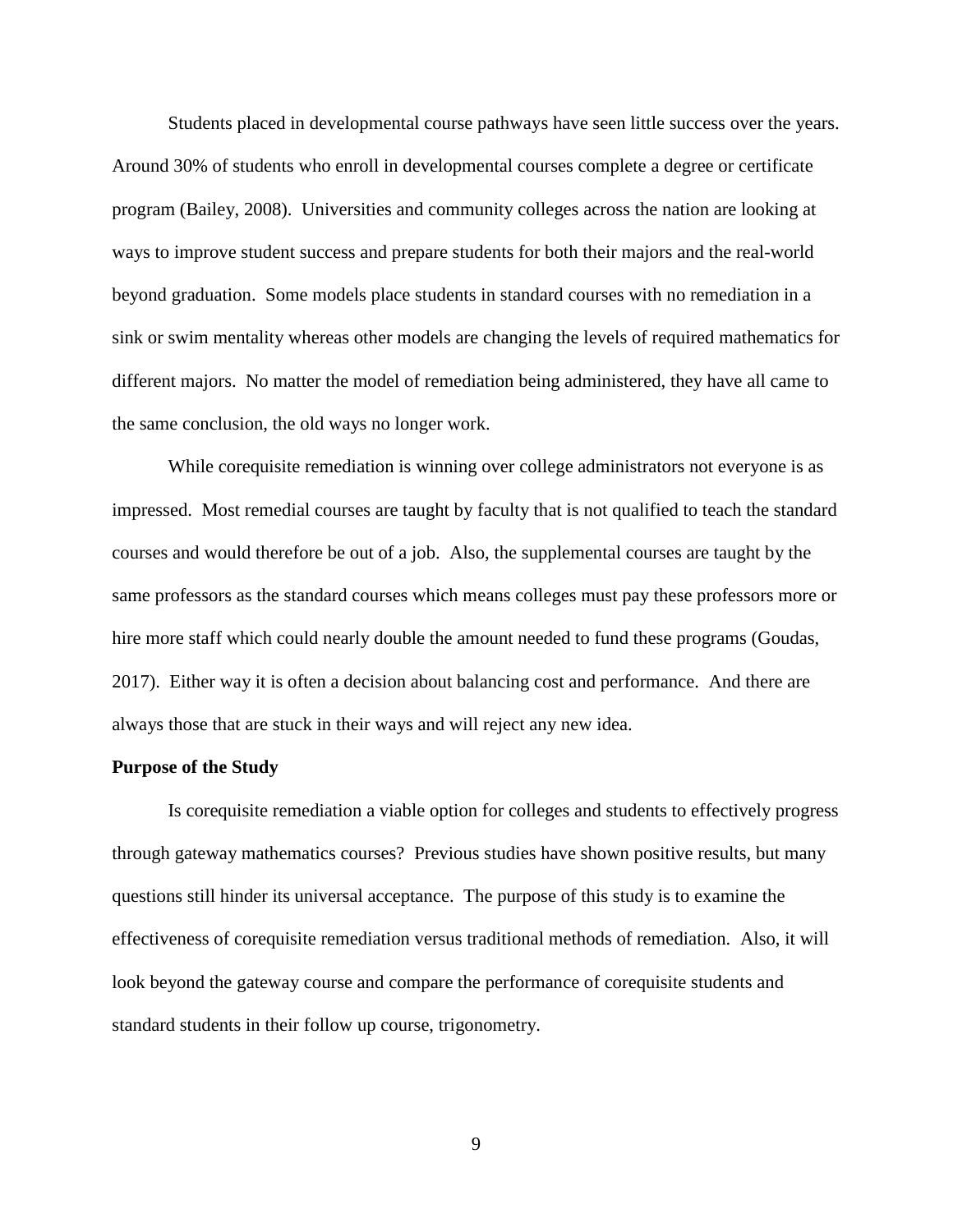#### **Significance of the Study**

Many studies have been done for corequisite remediation and if it works. However, many of them have taken any improvement as a win and not considered the model used or if the improvement was because of the model or the extra time spent on task. This study will focus on a cohort model. That is, all students in the course are also in the corequisite course. There is no commingling of standard and corequisite students.

#### **Research Questions**

The research questions for this study are

- Do students who are placed in a corequisite statistics course achieve the same level of success as students who were placed in the standard statistics course?
- Do students who are placed in a corequisite college algebra course achieve the same level of success as students who were placed in the standard college algebra course?
- Do students who successfully complete a corequisite college algebra course have similar success rates in trigonometry (the follow up course) as students who successfully completed the standard college algebra course?
- Do students who were placed in a corequisite mathematics course (statistics or college algebra) complete their gateway course at a higher rate than students with the same placement level who were required to successfully complete a standalone developmental mathematics course before enrolling in the gateway mathematics course?

#### **Research Design**

This is a quantitative, hypothesis testing study. Survey data from the Bridges to Success grant will be used as the population for this study. This is a statewide initiative to redesign remediation at the collegiate level. An SRS of 500 students will be chosen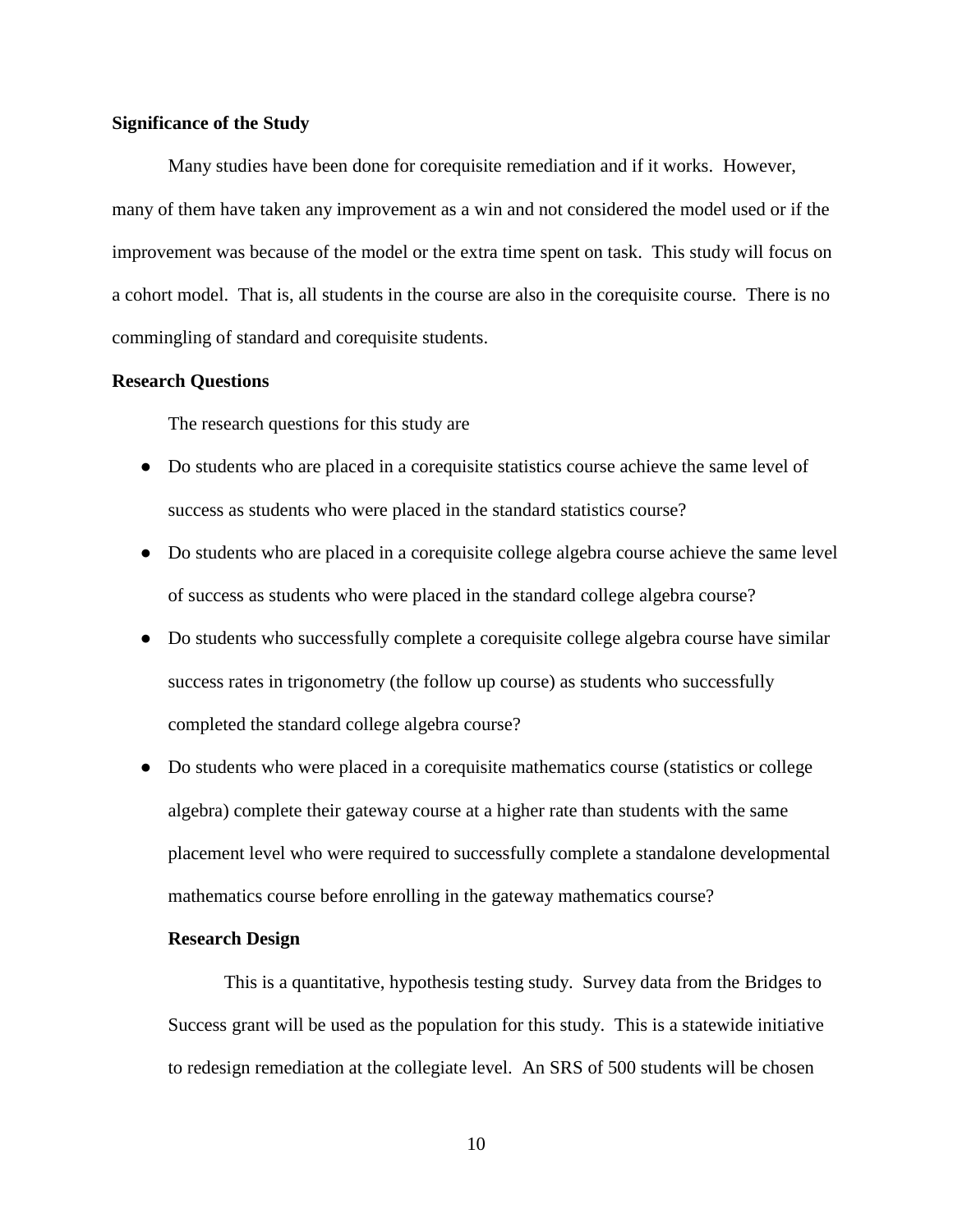from this data set. ANOVA and  $\chi^2$  tests are a few of the methods that will be used to analyze the data and test the hypotheses from the research questions. The data will be scrubbed of any identifying characteristics before being released.

#### **Limitations and Scope**

This study is using a population of students that are in a cohort model, with two courses. This is not the only model that universities are using to offer corequisite remediation to students. This factor does limit the results of this study to only be only relevant to schools that offer the same model. However, it does give credibility to the model and its results being reproducible. This study is specifically looking at success/ fail rates, ignoring outside factors such as gender, socioeconomic levels, race, location, etc. This limit is to put the model at the focus and the score for the course as the variable. Corequisite remediation is used in mathematics, writing, and reading. Proof of the model in any one field would lend itself toward the others as well.

#### **Definitions**

Throughout this study developmental and remedial will be used to define a course that is below a credit bearing collegiate course. Standard and gateway courses will represent the college credit bearing courses that are part of a degree program. These pairs of words will be used interchangeably.

#### **Summary**

Long sequences of remedial courses as a prerequisite to taking credit bearing courses are stifling students and causing large amounts of student loan debt without progress through a program of study. These courses which were designed to help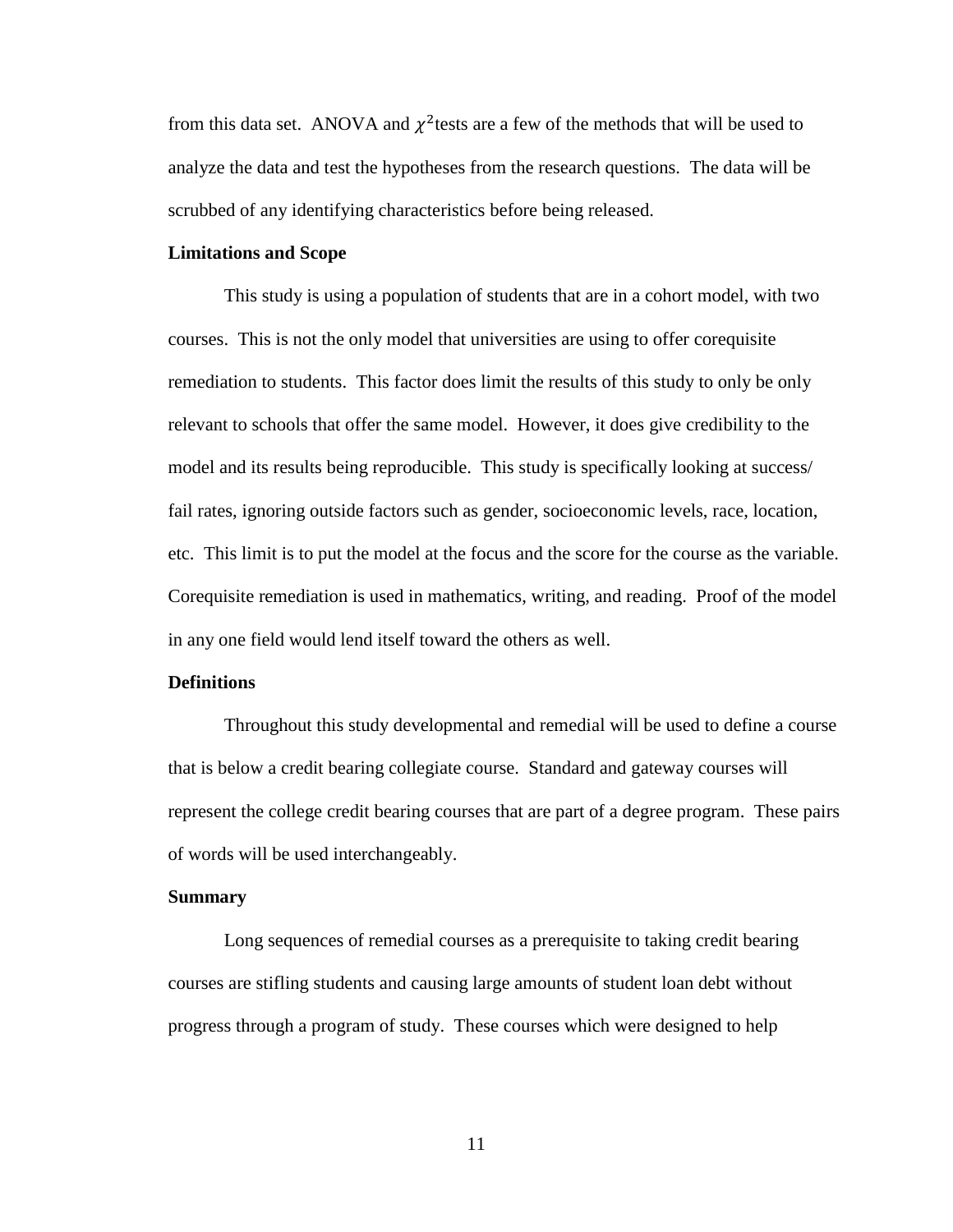students have become a hindrance. A new path must be found to get students through gateway courses and on to their programs of study and then to degrees.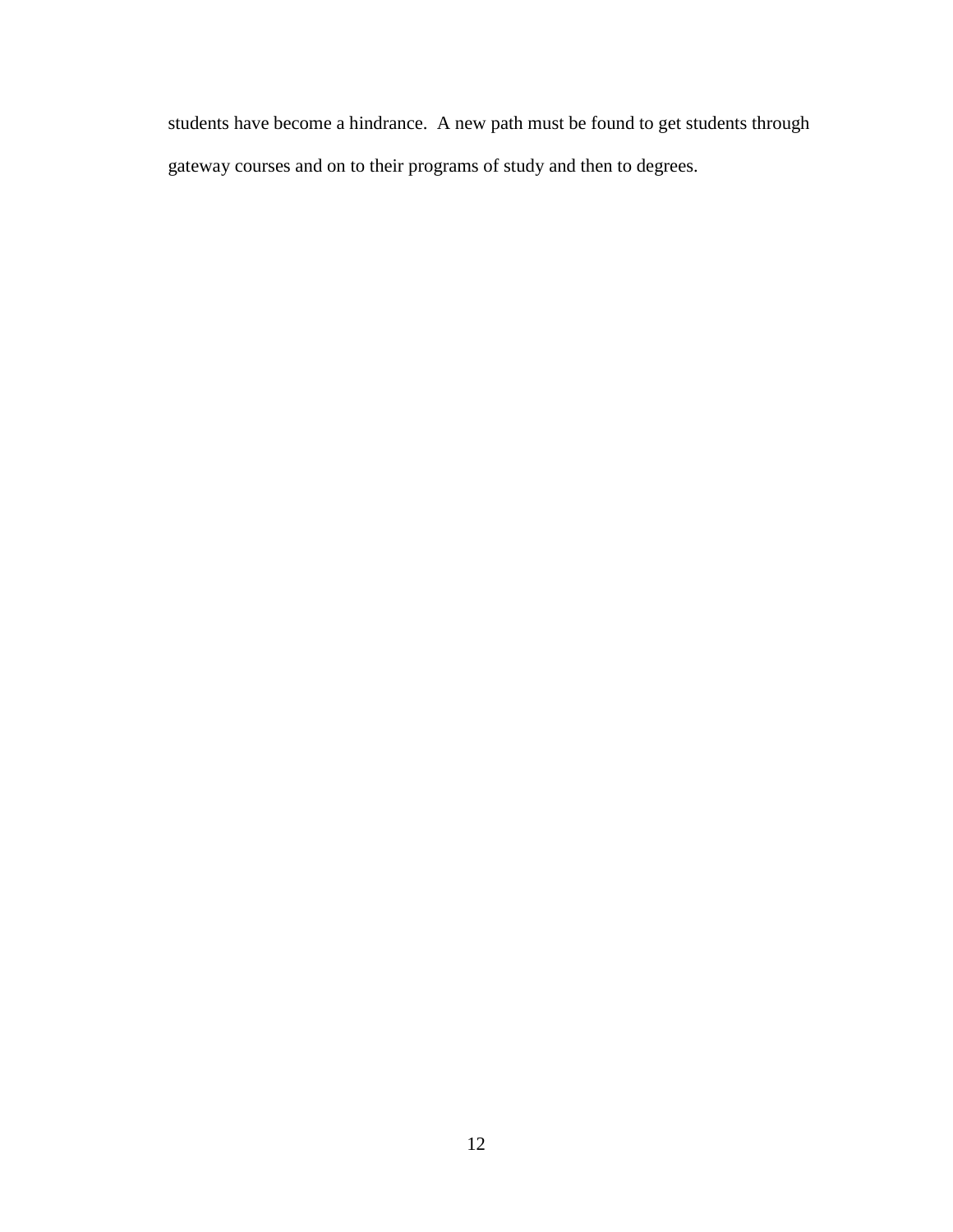#### **CHAPTER II**

#### **LITERATURE REVIEW**

With the ever-growing need for remediation reform in American colleges and universities, corequisite remediation, or sometimes called coremediation, is an enticing choice for Departments of Higher Learning to study. Starting with studies from the Tennessee Board of Regents Subcommittees and going from state to state and region to region of the country everyone is trying to gain an understanding of how to better prepare students for an education in mathematics at the collegiate level. Some colleges start with just college algebra, other include statistics in their corequisite remediation courses, but all are looking at increasing entry into pathway mathematics courses for students that are on the doorsteps but fall just slightly short of the requirements.

For years developmental courses have been the prescription for students that were not quite ready for credit bearing courses. These courses often discouraged students to the point of dropping out or never taking a credit bearing course. The Community College Research Center (CCRC) at the Teachers College, Columbia University studied the many different experiments that were being done in the field of developmental education. They found several institutions were trying new things and trying to find a way for students to progress through pathway courses and complete their programs in a timely manner. They found in traditional remediation courses that around 31% of students referred to remedial courses ever completed the series, and less than a quarter of students in community colleges that were in remedial courses completed a degree or certificate program within eight years of enrolling in college (Bailey, 2008). The study by Bailey also showed that when students were placed three levels below credit-bearing courses, their completion of a credit-bearing math course was only 10%.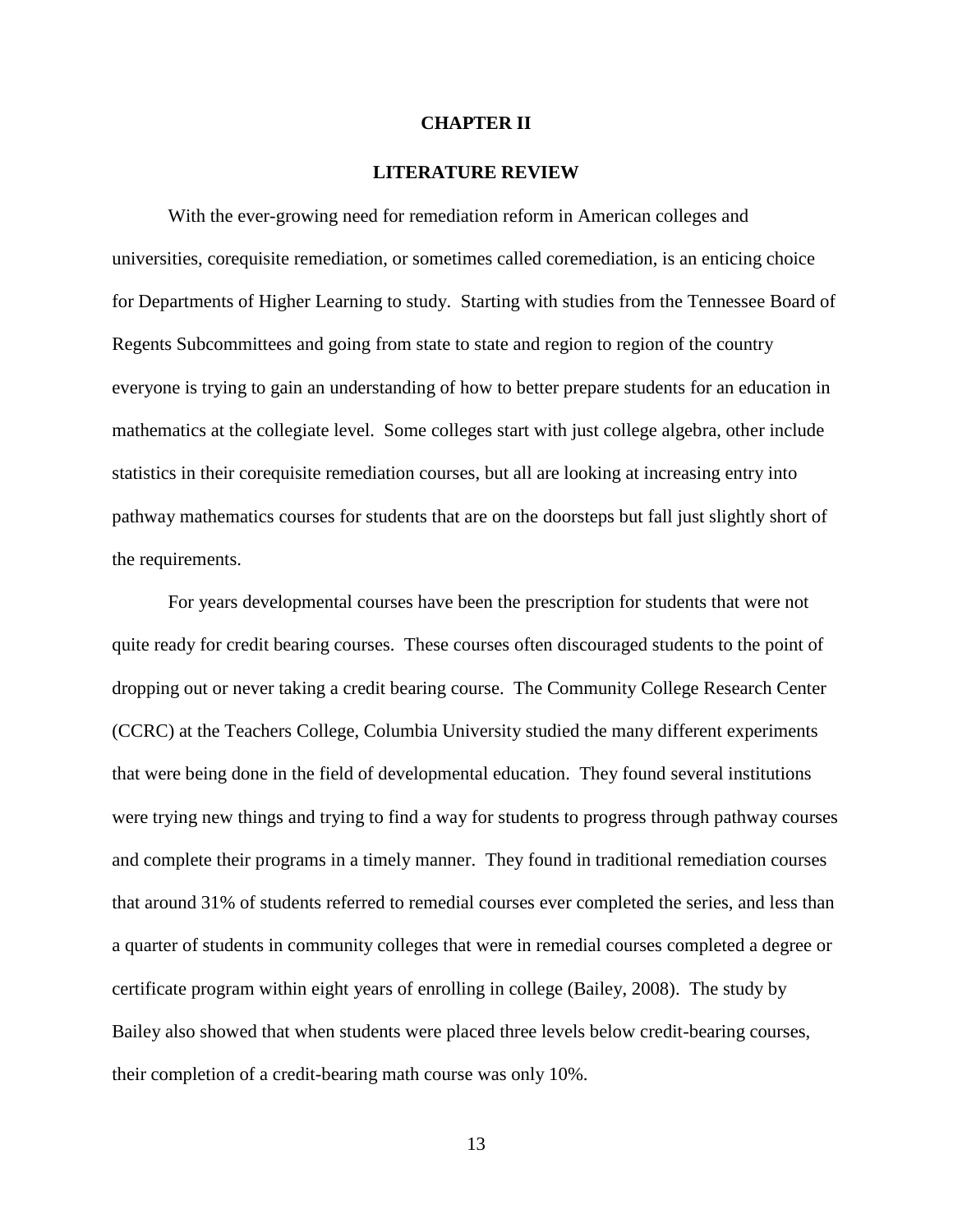The state of Tennessee is often considered the leader in remediation reform because they chose to dive in headfirst to study the effectiveness of corequisite remediation. After starting to research how students were progressing through developmental courses in 2013, they fully instituted a state-wide corequisite remediation trial program through their institutes of higher learning in the 2014-15 academic year. Followed by a major roll out for the Fall 2015 semester for both mathematics and language arts. Students enrolled in the corequisite remediation courses passed their credit bearing courses with almost a 400% increase over the previous pre-requisite model (Denley, 2016). The program also shown improvement in closing the achievement gap for minorities and low-income students.

Inside Higher Ed conducted a study at City University of New York for the effectiveness of corequisite remediation. The study involved 907 students that required remedial elementary algebra and did not need college algebra for their major program. The students were randomly placed in three different courses: one remedial, one remedial with a weekly workshop, and one college-level with a weekly workshop. The workshops were two-hour long classes that were led by undergraduates that are proficient in the subject. Beyond the assigned courses, the study followed the students' college careers for three years. In those three years, 17% of the remedial course achieved an Associate's Degree, while 25% of the college level group were able to receive an Associate's Degree (Logue,2018).

Complete College America (CCA) released an Executive Summary called *Corequisite Remediation: Spanning the Completion Divide*. Their numbers show that over a million students start their college career in some form of remediation for mathematics each year. Traditional remediation students seldom enroll or complete gateway courses and less than 17% will graduate (CCA, 2016). They also show that in Tennessee alone the number of students the successfully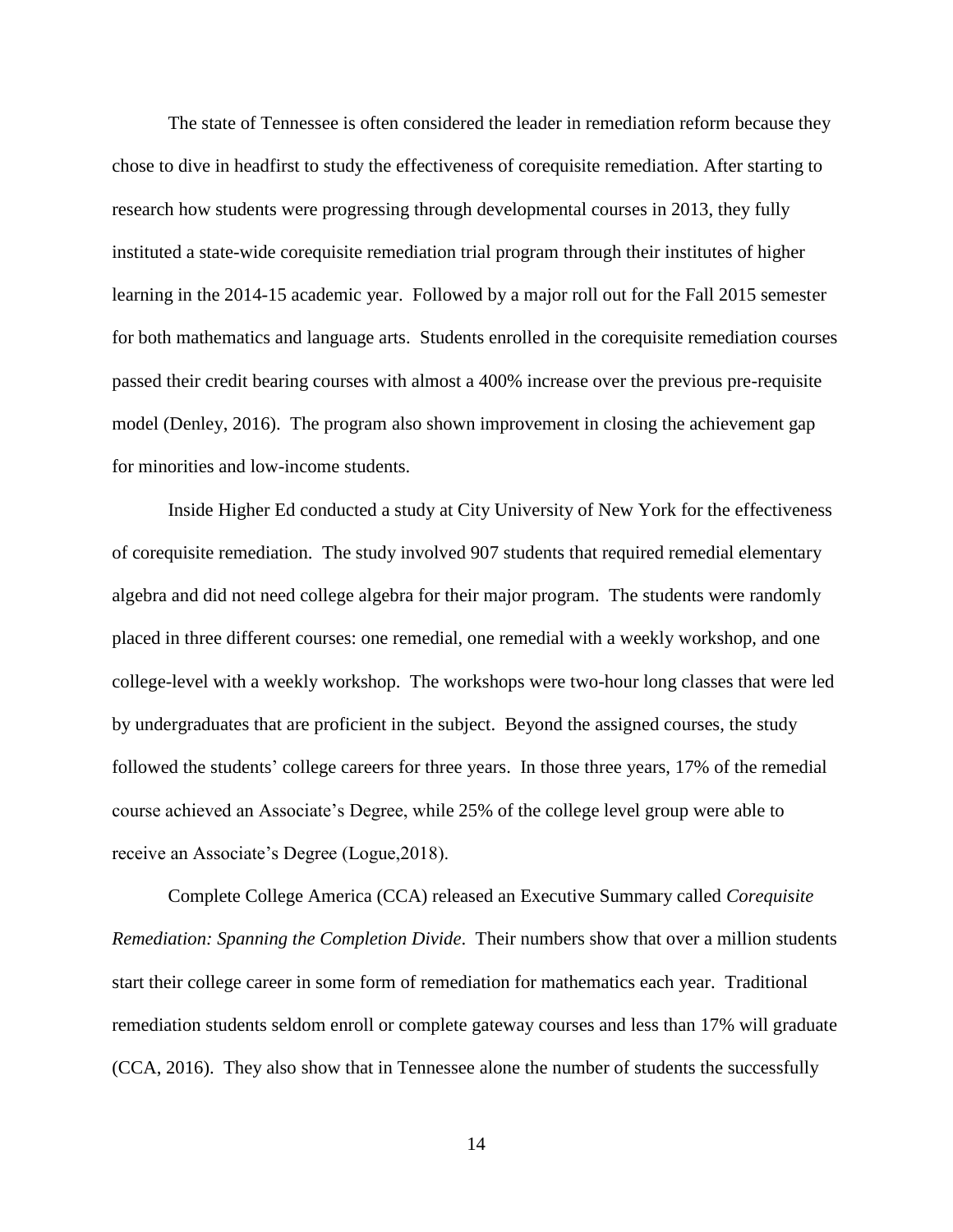complete gateway mathematics courses increase from 12% to 61% under their corequisite remediation program.

Corequisite remediation comes in many forms. One-semester redesigned gateway, extra time, mandatory labs, and the California Accelerated Project are just a few of the models that are popping up in universities, community colleges, and technical schools across the country. In some states, corequisite support programs are required while in others the state provides incentive programs for schools that provide the supports (Vandal, 2014).

With any new program the bottom line is always the bottom line, and corequisite remediation does not raise costs as much as one might think. A study through CCRC showed that the traditional prerequisite model and the corequisite model used in Tennessee differed only by \$100 for a remedial 3 credit course and by \$30 for a college-level 3 credit course (Belfield, 2016). Also, the number of students that will successfully complete a college-level programs due to their completion of the corequisite courses reduces the total cost per student and increases efficiency of the resources provided to the institutions.

Improved scores, higher completion levels, and greater efficiency with lower costs are just a few of the benefits of the corequisite remediation programs that are being initialized and created across the country. We've seen the results for two-year community colleges and technical schools, and the first of the four-year university students will be completing their programs this year in the state of Tennessee. So, more and more information will be pouring in to be studied and analyzed, and this truly is an exciting time to be involved in this transformation of higher education.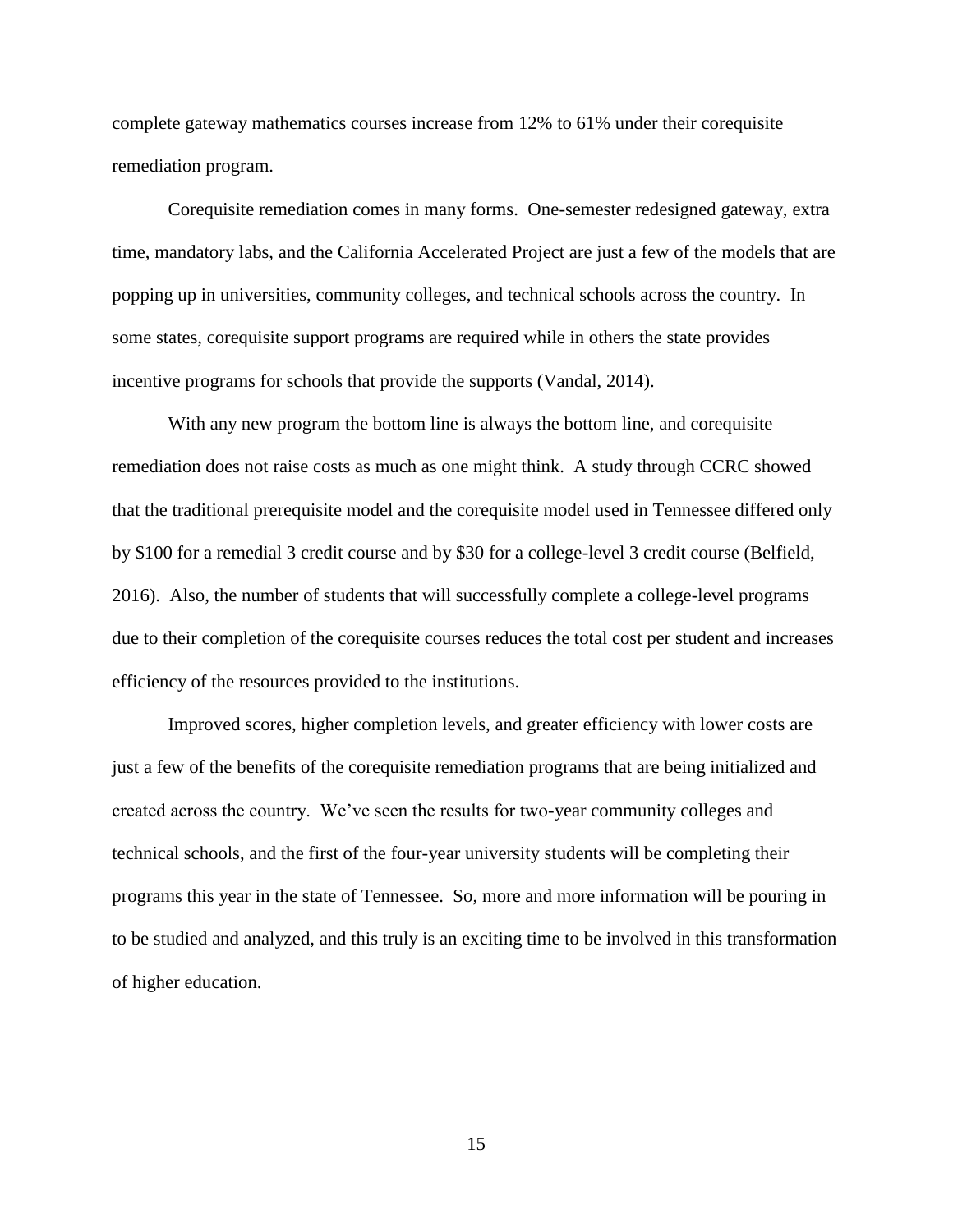#### **CHAPTER III**

#### **METHODOLOGY**

The main goal of this study is to look at the effectiveness of corequisite remediation for students entering both College Algebra and Statistics. Other goals of this study were to test if students in corequisite remediation courses were as successful at the next level of coursework as their peers not in corequisite remediation, and to test whether students placed in corequisite remediation preformed as well as students that were historically placed in developmental classes before being allowed to take the standard course.

#### **Research Questions**

This study's hypotheses were,

- Students who are placed in a corequisite statistics course achieve the same level of success as students who were placed in the standard statistics course.
- Students who are placed in a corequisite college algebra course achieve the same level of success as students who were placed in the standard college algebra course.
- Students who successfully complete a corequisite college algebra course have similar success rates in trigonometry (the follow up course) as students who successfully completed the standard college algebra course.
- Students who were placed in a corequisite mathematics course (statistics or college algebra) complete their gateway course at a higher rate than students with the same placement level who were required to successfully complete a standalone developmental mathematics course before enrolling in the gateway mathematics course.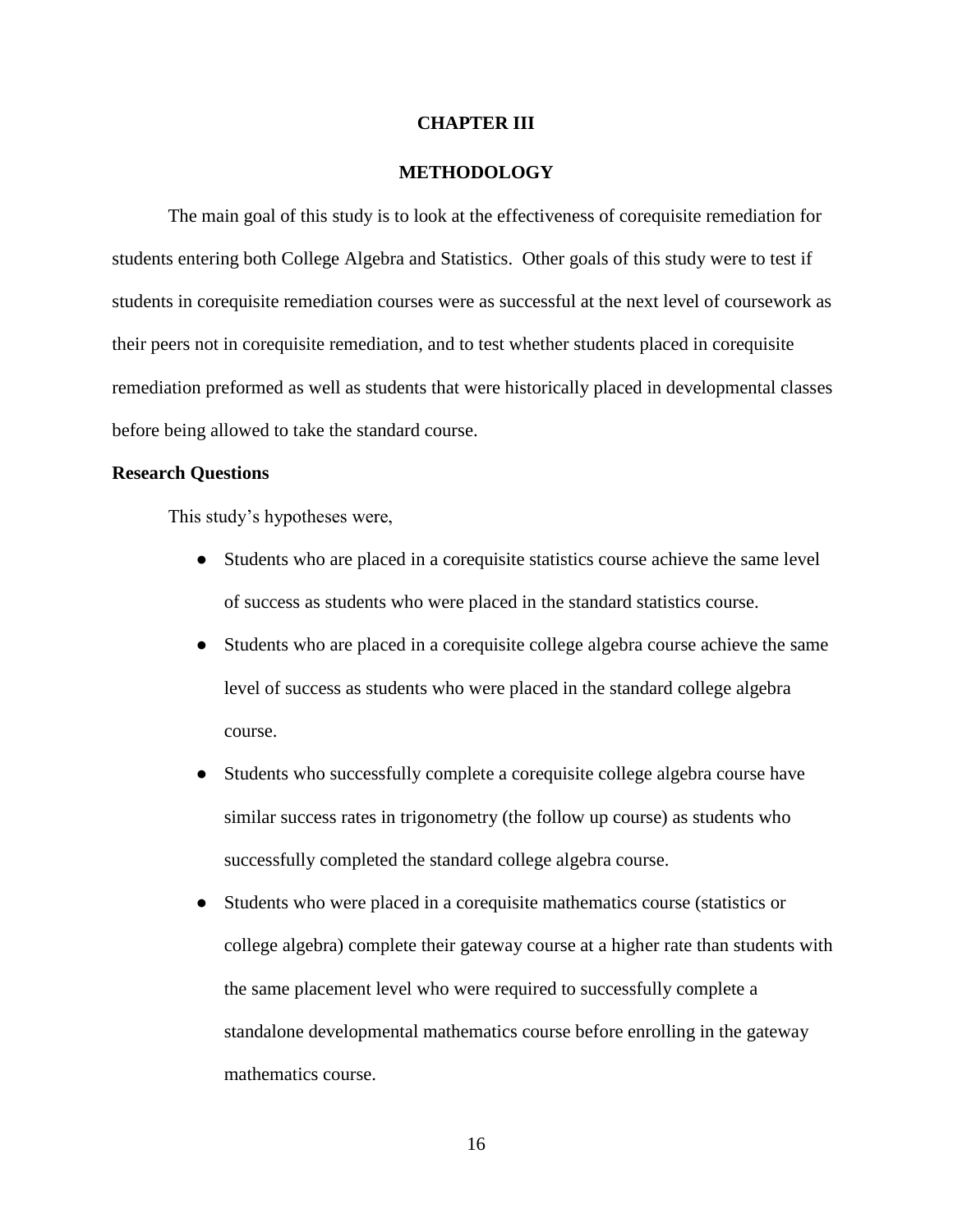#### **Participants and Setting**

The participants of this study were Shawnee State University students. The population started in Fall 2015 in MATH1200 College Algebra and has continued since every semester with self-selected students. The MATH1150 Statistics offerings started later in Spring 2017 with similar enrollment. The comparison groups are from those who tested high enough to be placed in the credit-bearing course alone, and those that were required to take developmental courses such as Intermediate Algebra. There is also a Quantitative Reasoning course offered at SSU that began in Fall 2017 and Spring 2018. These programs were made possible by grant work started by Dr. John Whitaker and continued by Dr. Douglas Darbro.

The students were offered courses based mainly on their ACT scores and their field of study. Students in a Statistics Pathway scoring under 18 were offered the Corequisite Statistics course, while a score of 18 or higher placed into Principles of Statistics. Students in a STEM or Business pathway scoring between 18 and 21 were to be offered the Corequisite College Algebra, while a score of 22 or 23 would place into standard College Algebra. All the courses were offered face-to-face and online.

#### **Data Collection**

Data was collected from SSU for student grades and ACT scores. The data does not include names or other identifying characteristics. The methods for processing the data is explained in the next section.

#### **Methods**

For research hypothesis one, a  $\chi^2$  test was ran between the corequisite Statistics students final grades and those of students in standard Statistics. Then we conducted an Odds Ratio test to determine the strength of the association of our results.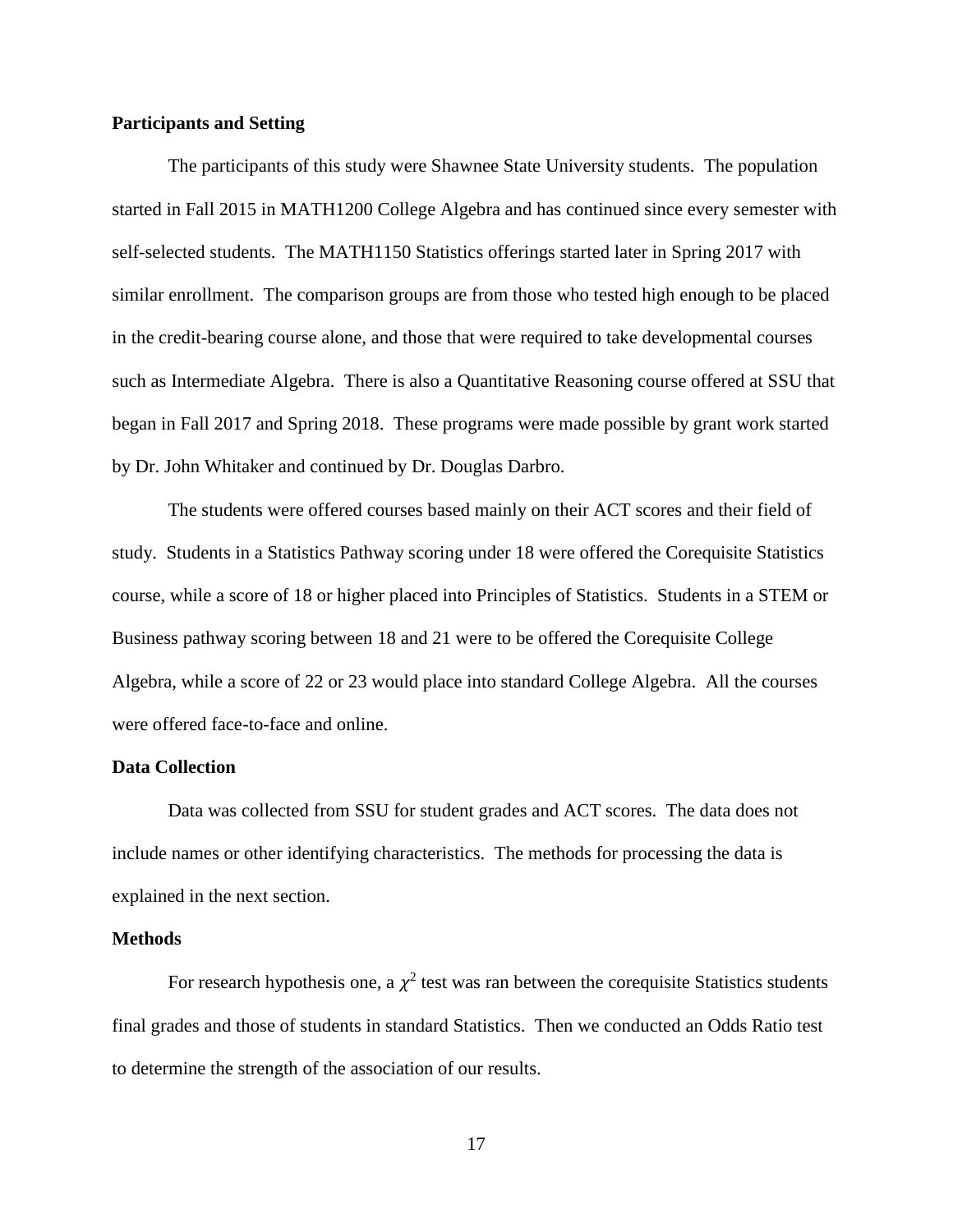For research hypothesis two, another  $\chi^2$  test was ran between corequisite College Algebra students' final grades and those of students in standard College Algebra. Then we conducted an Odds Ratio test to determine the strength of the association of our results.

A  $\chi^2$  test was ran to examine the relationship between MATH1200, MATH1200A, and transfer credit in the grades for Trigonometry. An ANOVA was used to examine hypothesis three; no difference in mean across final grades in Trigonometry for the corequisite College Algebra course, the standard College Algebra course and the transfer credit group. The independent variable was the type of course (corequisite, standard, and transfer credit) and the dependent variable was the grade in the Trigonometry course. A Tukey HSD post hoc test was used to compare pairwise relationships.

For hypothesis four, a  $\chi^2$  test was used to compare grades of students placed in a corequisite math course (College Algebra or Statistics) and those traditionally placed in developmental courses due to similar testing scores.

#### **Data Collection Procedures**

Data was collected from student records and facilitated through Dr. Douglas Darbro. **Data Analysis**

Data analysis was done using a statistical software, R. Any personal information that could be used to identify an individual was not included in the data to ensure anonymity of the students.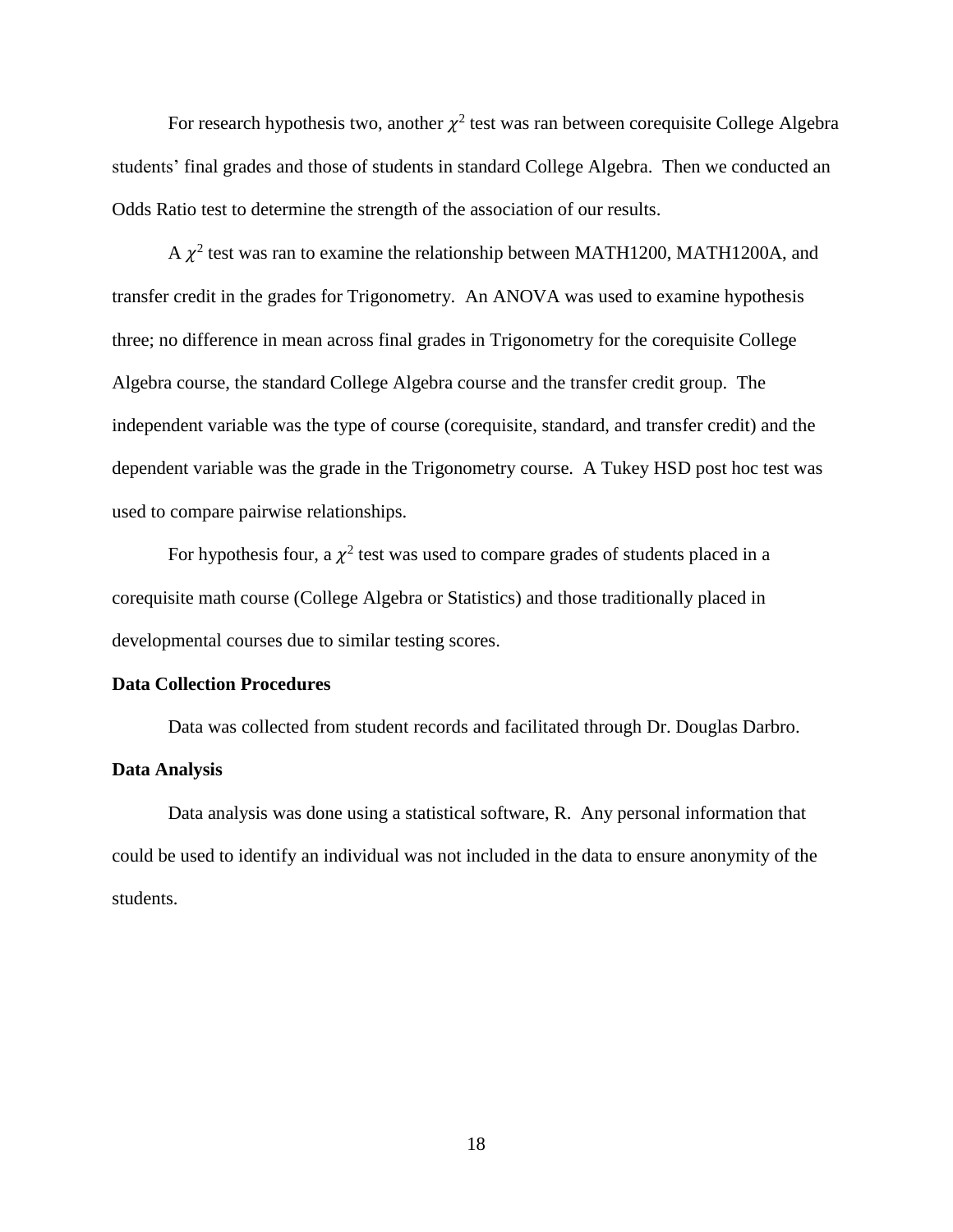#### **CHAPTER IV**

#### **RESULTS**

The purpose of this chapter is to present the results of the multiple statistical analyses that were completed on the data collected from SSU. The computations were done in a statistical software called R (R Core Team, 2018), with a specific package called gmodels (Warnes et al, 2018) that includes a cross tabulation function. The research questions for this study are

- Do students who are placed in a corequisite statistics course achieve the same level of success as students who were placed in the standard statistics course?
- Do students who are placed in a corequisite college algebra course achieve the same level of success as students who were placed in the standard college algebra course?
- Do students who successfully complete a corequisite college algebra course have similar success rates in trigonometry (the follow up course) as students who successfully completed the standard college algebra course?
- Do students who were placed in a corequisite mathematics course (statistics or college algebra) complete their gateway course at a higher rate than students with the same placement level who were required to successfully complete a standalone developmental mathematics course before enrolling in the gateway mathematics course?

#### **Participants and Settings**

The participants of this study were 500 SSU students in MATH0101, MATH0102,

MATH1200, MATH1200A, STAT1150, STAT1150A, and MATH1250 courses. These courses include standard remediation courses (MATH0101 and MATH0102), gateway level courses (MATH1200 and STAT1150), corequisite gateway courses (MATH1200A and STAT1150A), and next level course (MATH1250). Students were placed in courses as per standard procedures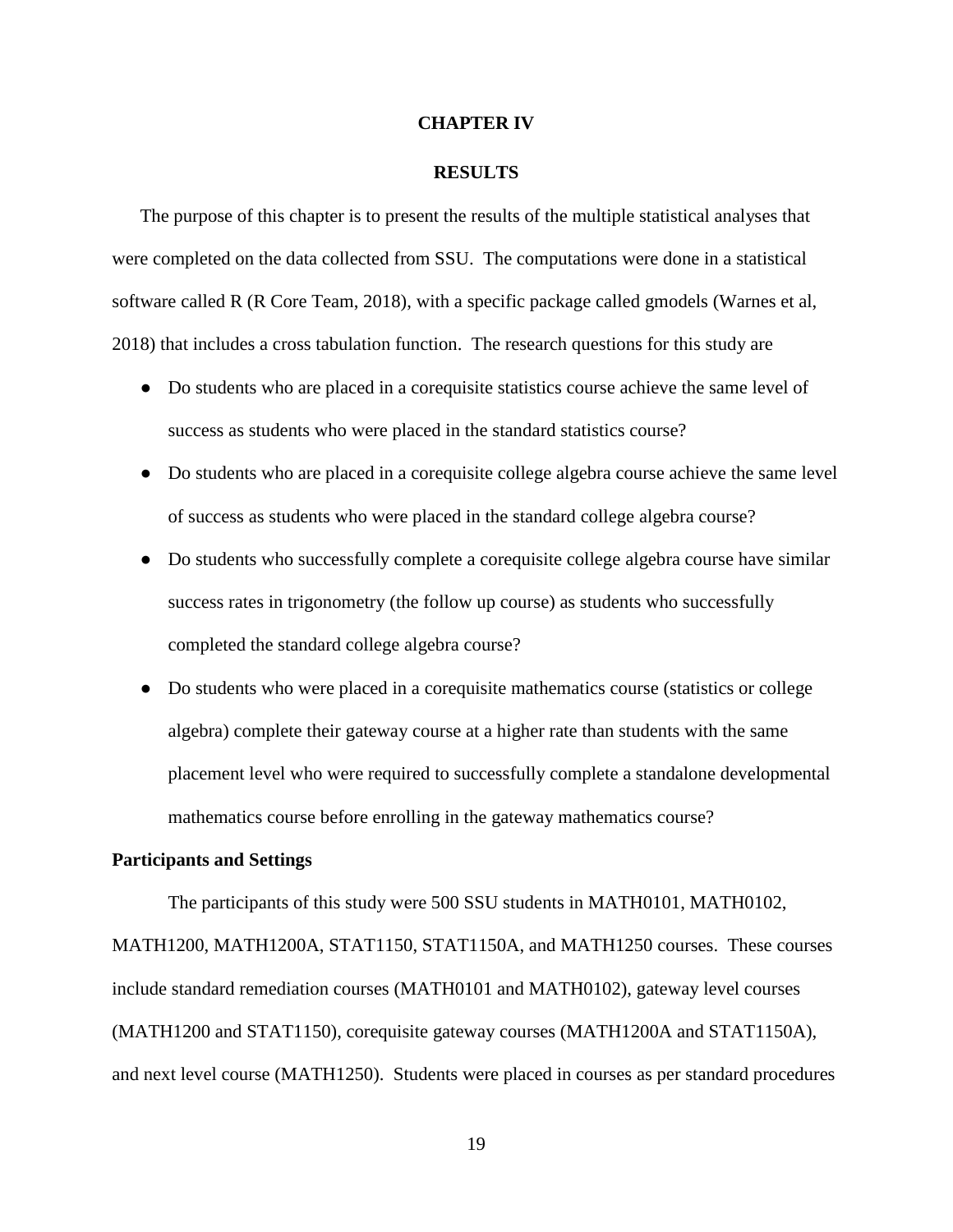of the university. The placement score for STAT1150 Principles of Statistics was an ACT score of 18, and MATH1200 College Algebra was an ACT score of 22. The corequisite courses STAT1150A had an ACT range of 15-17 and MATH1200A had an ACT range of 18-21. **Data Analysis**

#### Research Hypothesis #1

In the study of difference in performance of students in STAT1150 Principles of Statistics and STAT1150A Principles of Statistics Corequisite course, the students were grouped by course and their results were coded as 0 for no credit and 1 for receiving credit for the course. A 2x2 contingency table was completed for Credit vs Course, see Table 1. A cross tabulation function was used in R to calculate percentages, expected values, the Pearson  $\chi^2$  statistic, and an odds-ratio using Fisher's Exact Test for Count Data. Due to an expected cell count below 10 Pearson's Chi-squared test with Yates' continuity correction was used (Deviant, 2017). The difference in percentages for success rates was not significant,  $\chi^2$  (1) = 1.8070, p=.1789. However, the odds-ratio was 2.5670,  $p = .1643$ , indicating that a student in STAT1150A was 2.5670 more likely to receive credit than a student in STAT1150, though the result was not significant.

|                  | $0$ (no credit) | 1 (credit) | <b>Total</b> |
|------------------|-----------------|------------|--------------|
| <b>STAT1150</b>  | 81              | 294        | 375          |
| <b>Expected</b>  | 77.586          | 297.414    |              |
| <b>Percent</b>   | 21.6%           | 78.4%      |              |
| <b>STAT1150A</b> |                 | 28         | 31           |
| <b>Expected</b>  | 6.414           | 24.586     |              |
| <b>Percent</b>   | 9.677%          | 90.323%    |              |
| <b>Total</b>     | 84              | 322        | 406          |

Table 1: *Cross Tabulation Results for STAT1150 and STAT1150A*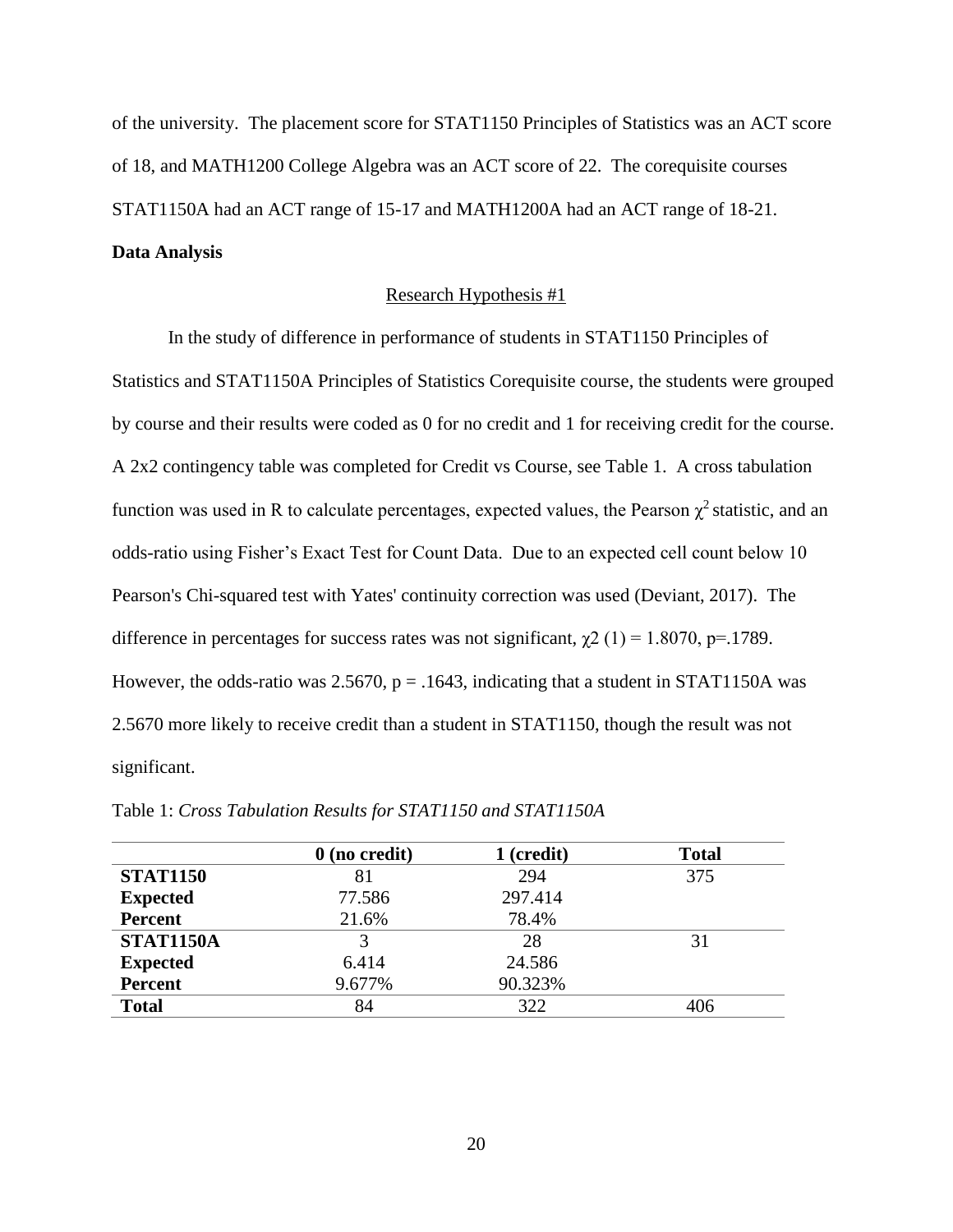#### Research Hypothesis #2

Success rates for students in MATH1200 College Algebra and MATH1200A Corequisite College Algebra groups were also examined and coded as previously with research question #1. Using the cross-tabulation function in R resulted in Table 2. Since all expected cell counts were above 10 the Yate's continuity correction was not used with the Pearson's chi-square test,  $\chi^2(1)$  $= 3.5893$ ,  $p = .0582$ . The difference in success rates were not statistically significant. the oddsratio was 2.0564, p = .0754, indicating that a student in MATH1200A was 2.0564 more likely to receive credit than a student in MATH1200, though the result was not significant.

|                  | $0$ (no credit) | 1 (credit) | <b>Total</b> |
|------------------|-----------------|------------|--------------|
| <b>MATH1200</b>  | 38              | 82         | 120          |
| <b>Expected</b>  | 32.667          | 87.333     |              |
| Percent          | 31.667%         | 68.333%    |              |
| <b>MATH1200A</b> | 11              | 49         | 60           |
| <b>Expected</b>  | 16.333          | 43.667     |              |
| <b>Percent</b>   | 18.333%         | 81.667%    |              |
| <b>Total</b>     | 49              | 131        | 180          |

#### Table 2: *Cross Tabulation Results for MATH1200 and MATH1200A*

#### Research Hypothesis #3

The purpose of this research question was to examine success rates in MATH1250 Trigonometry for students who enrolled in either MATH1200, MATH1200A, or were a transfer student. A cross tabulation function, see Table 3, was used in R to calculate the Pearson  $\gamma$ <sup>2</sup> statistic,  $\chi$ <sup>2</sup>(2) = 4.6535, p = .0976, so no statistical difference is found between course and credit received for Trigonometry.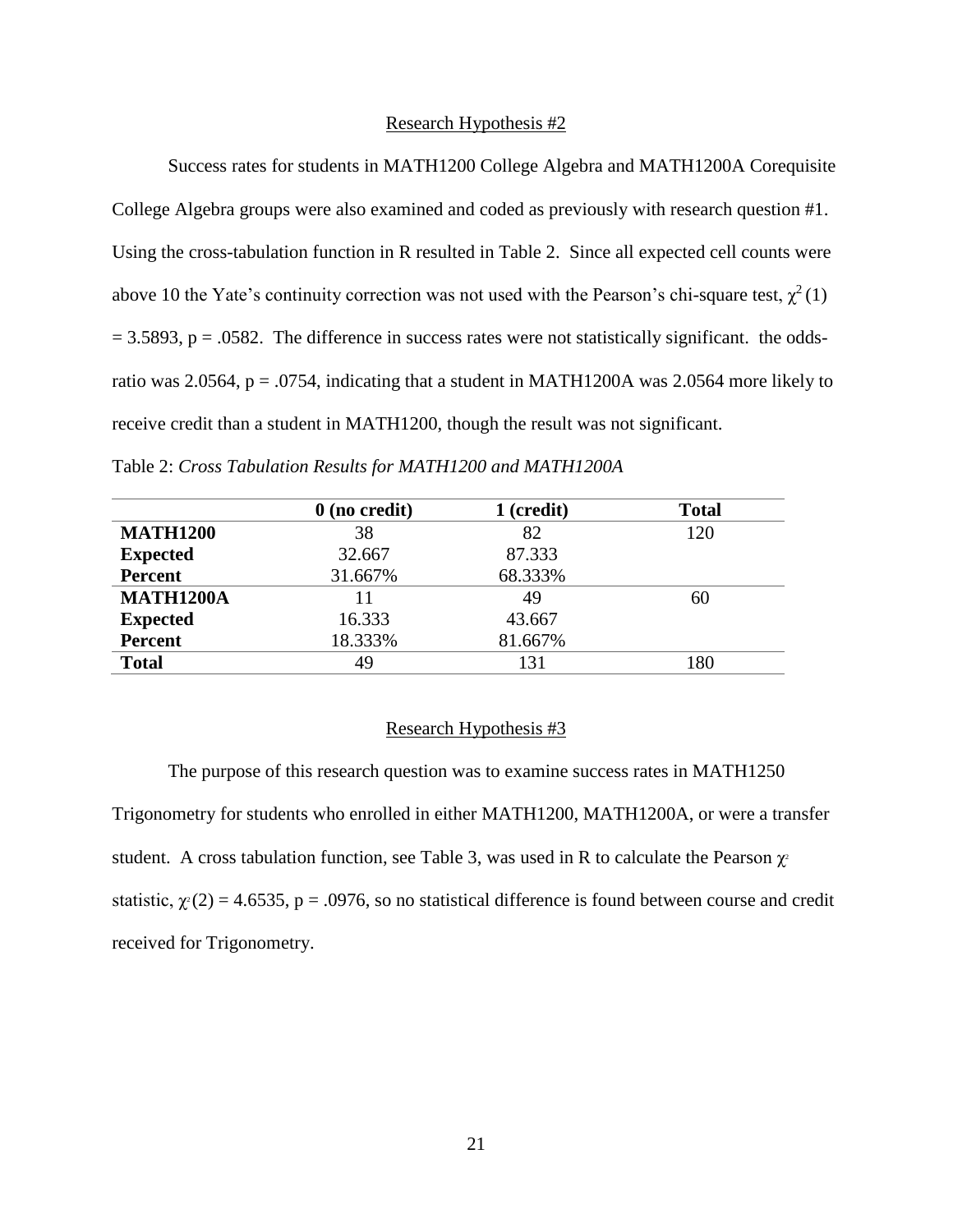|                        | $0$ (no credit) | 1 (credit) | <b>Total</b> |
|------------------------|-----------------|------------|--------------|
| <b>MATH1200</b>        | 24              | 60         | 84           |
| <b>Expected</b>        | 22.575          | 61.425     |              |
| <b>Percent</b>         | 28.571%         | 68.333%    |              |
| <b>Std Resid</b>       | 0.300           | $-0.182$   |              |
| <b>MATH1200A</b>       | 15              | 29         | 44           |
| <b>Expected</b>        | 11.825          | 32.175     |              |
| <b>Percent</b>         | 34.091%         | 65.909%    |              |
| <b>Std Resid</b>       | 0.923           | $-0.560$   |              |
| <b>Transfer Credit</b> | $\overline{A}$  | 28         | 32           |
| <b>Expected</b>        | 8.600           | 23.400     |              |
| <b>Percent</b>         | 12.500%         | 87.500%    |              |
| <b>Std Resid</b>       | $-1.569$        | 0.951      |              |
| <b>Total</b>           | 43              | 117        | 160          |

Table 3: *Cross Tabulation Results for MATH1200, MATH1200A, and Transfer Credit*

Following up with a logistic regression model with one predictor, setting transfer as the reference group, resulted in coefficients of MATH1200 being  $-1.0296$ , p = .0792 and MATH1200A being  $-1.2867$ , p < .05. A test of the full model against a constant only model was statistically reliable,  $\chi$ <sup>2</sup>(3) = 31.9, p < .001, indicating that the predictor did distinguish between receiving credit and not receiving credit in Trigonometry. The variance in credit received accounted for is small with McFadden's rho =  $0.0277$ , df = 3. Prediction success (with a threshold of 0.5) was 117 out of 160 cases (73.1%) accurately classified with sensitivity and specificity values of 1 and 0. Table 4 shows regression coefficients, Wald statistics, and odds ratios for each category of the predictor variable.

Table 4: *Logistic Regression Analysis of Credit Received as a Function of Course Taken*

| <b>Variable</b> | B        | Wald      | <b>Odds</b>  | p-value                     | 95% CI | 95%CI  |
|-----------------|----------|-----------|--------------|-----------------------------|--------|--------|
|                 |          | (z ratio) | <b>Ratio</b> |                             | Lower  | Upper  |
| <b>1200</b>     | $-1.030$ | 0.535     | 0.357        | .079                        | 0.098  | 1.033  |
| 1200A           | $-1.287$ | 0.587     | 0.276        | < 0.05                      | 0.072  | 0.869  |
| (Constant)      | .946     | 0.622     | 7.000        | $\stackrel{<}{_{\sim}}.001$ | 2.742  | 23.642 |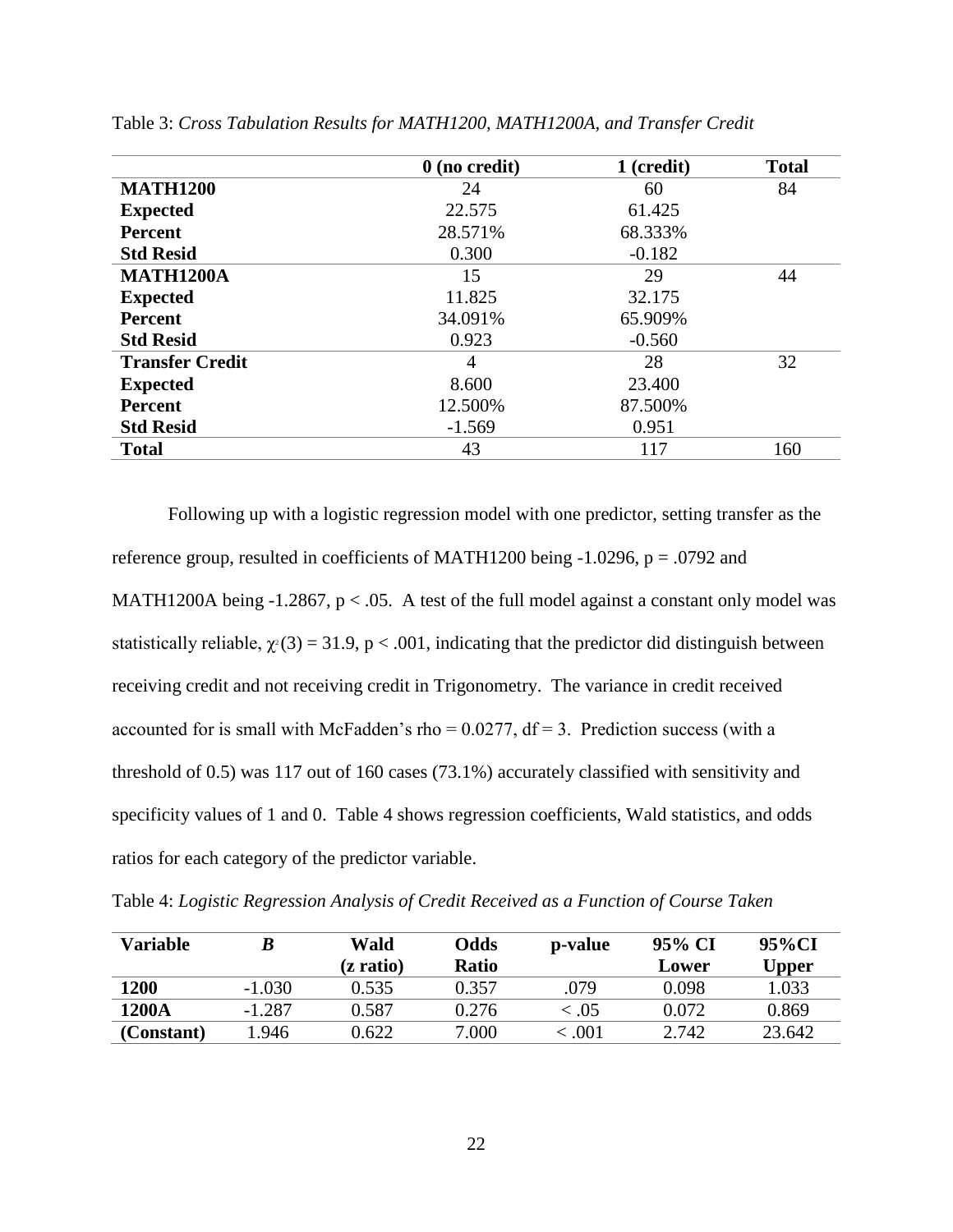Figure 1 shows the ROC curve for our predictor, with the area under the curve being 0.5934. Figure 2 shows a plot of the model sensitivity and specificity for various cutoffs. It was found that 0.714 is the value that minimizes the difference in sensitivity and specificity. The values of sensitivity and specificity at 0.714 are 0.752 and 0.349.

Figure 1: *ROC Curve of model*



Figure 2: *Plot of Model Sensitivity and Specificity for Various Cutoffs*



ANOVA techniques were used to examine mean GPAs across the prerequisite courses: MATH1200, MATH1200A, and transfer credit. The subjects included students in MATH1200  $(n = 84, \bar{x} = 1.8770, s = 1.5190)$ , MATH1200A  $(n = 44, \bar{x} = 1.5303, s = 1.3243)$ , and students that had received a transfer credit (coded as TR) ( $n = 32$ ,  $\bar{x} = 2.6979$ ,  $s = 1.4576$ ). The results, see Table 5, indicate a difference in means,  $F(2,157)=6.156$ ,  $p < .01$ . In order to test the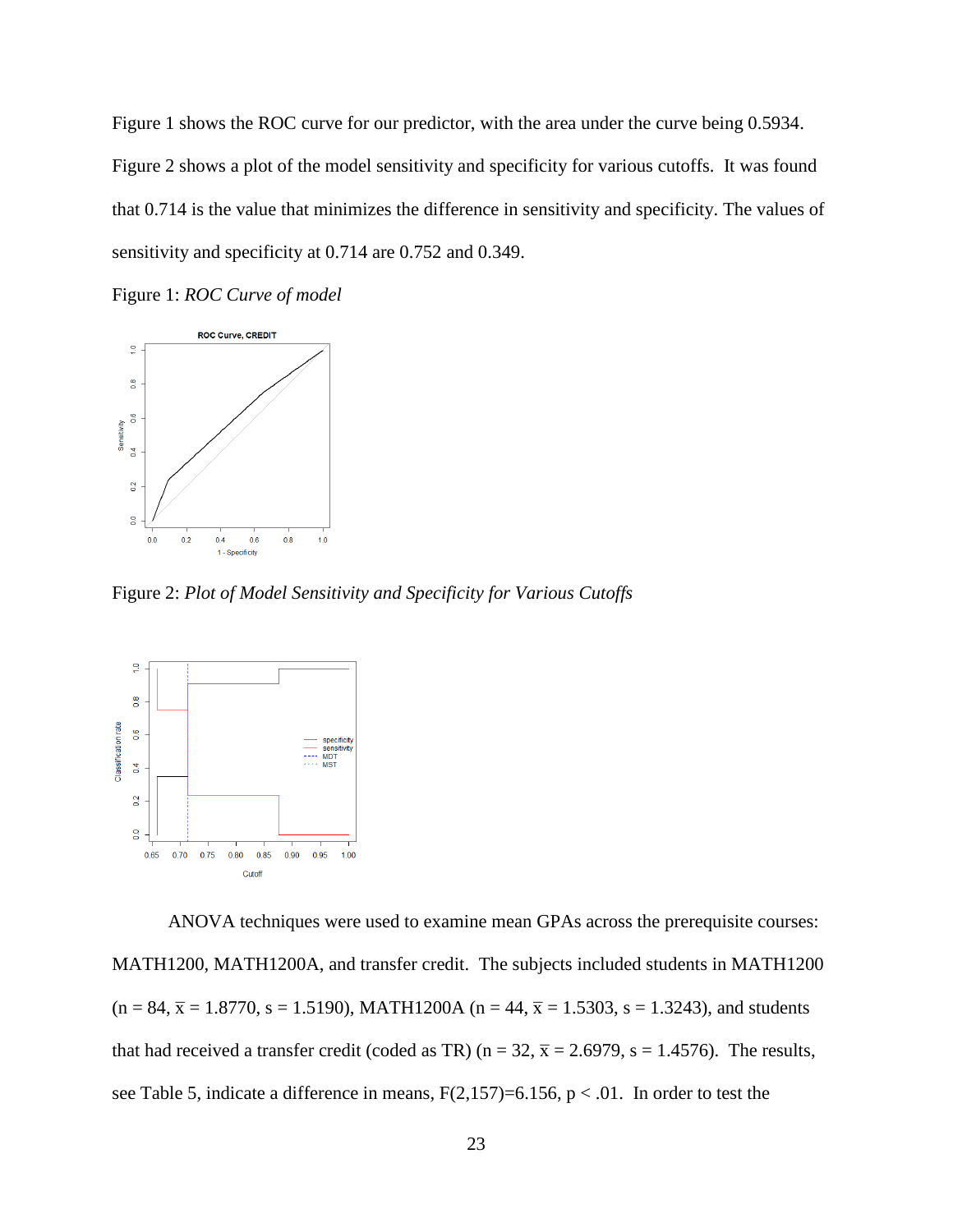assumptions of the ANOVA, a Shapiro-Wilk normality test was done to test for normality ( $W =$ 0.8730,  $p < .001$ ) and a Levene test for homogeneity of variances was used to check for equal variances (F(2,157) = 1.4816, p = .2304). Research shows (see Laerd Statistics, 2018) that in the presence of the violation of the normality assumption, ANOVA is robust with only a small effect on Type I error rates when normality failed. A Tukey HSD post hoc test was conducted (Table 6) to examine to relation pairwise between the courses. The only pairings showing significant difference was between MATH1200 and transfer credit  $(0.8209, (0.1053, 1.5365), p < .05)$ , and MATH1200A and transfer credit  $(1.1676, (0.3673, 1.9679), p < .01)$ . However, there was no significant difference between MATH1200 and MATH1200A in their grades in Trigonometry (- 0.3467,  $(-0.9877, 0.2944)$ ,  $p = .4088$ ).

Table 5: *ANOVA Table for GRADE Across COURSE*

|                                                     | лe<br>uı                                                                                      | aα<br>ນມ        | <b>MS</b> |     | <b>P</b> value |
|-----------------------------------------------------|-----------------------------------------------------------------------------------------------|-----------------|-----------|-----|----------------|
| $\boldsymbol{C}\boldsymbol{\Lambda}$ tidee<br>עטושי | -                                                                                             | 26.1            | 19.1      | ∪.∠ | $\cdot$ .      |
| <b>Residuals</b>                                    | $\overline{r}$<br>$\bullet\hspace{-.15cm}\bullet\hspace{-.15cm}\bullet\hspace{-.15cm}\bullet$ | っっへ<br>ں ، بے ب | <u>.</u>  |     |                |

Table 6: *TukeyHSD Results*

|                 | Diff      | Lower     | $\mathsf{Upper}$ |       |
|-----------------|-----------|-----------|------------------|-------|
| 1200A-1200      | $-0.3467$ | $-0.9877$ | 0.2944           | .4088 |
| <b>TR-1200</b>  | 0.8209    | 0.1053    | 1.5365           | .05   |
| <b>TR-1200A</b> | .1676     | 0.3672    | .9679            |       |

#### Research Hypothesis #4

The purpose of this question was to compare success rates of students placed in corequisite courses (MATH1200A or STAT1150A) compared to the students that had the same placement level of ACT but were required to complete a stand-alone remediation course before enrolling in the gateway course (MATH1200 or STAT1150). By comparing ACT scores that are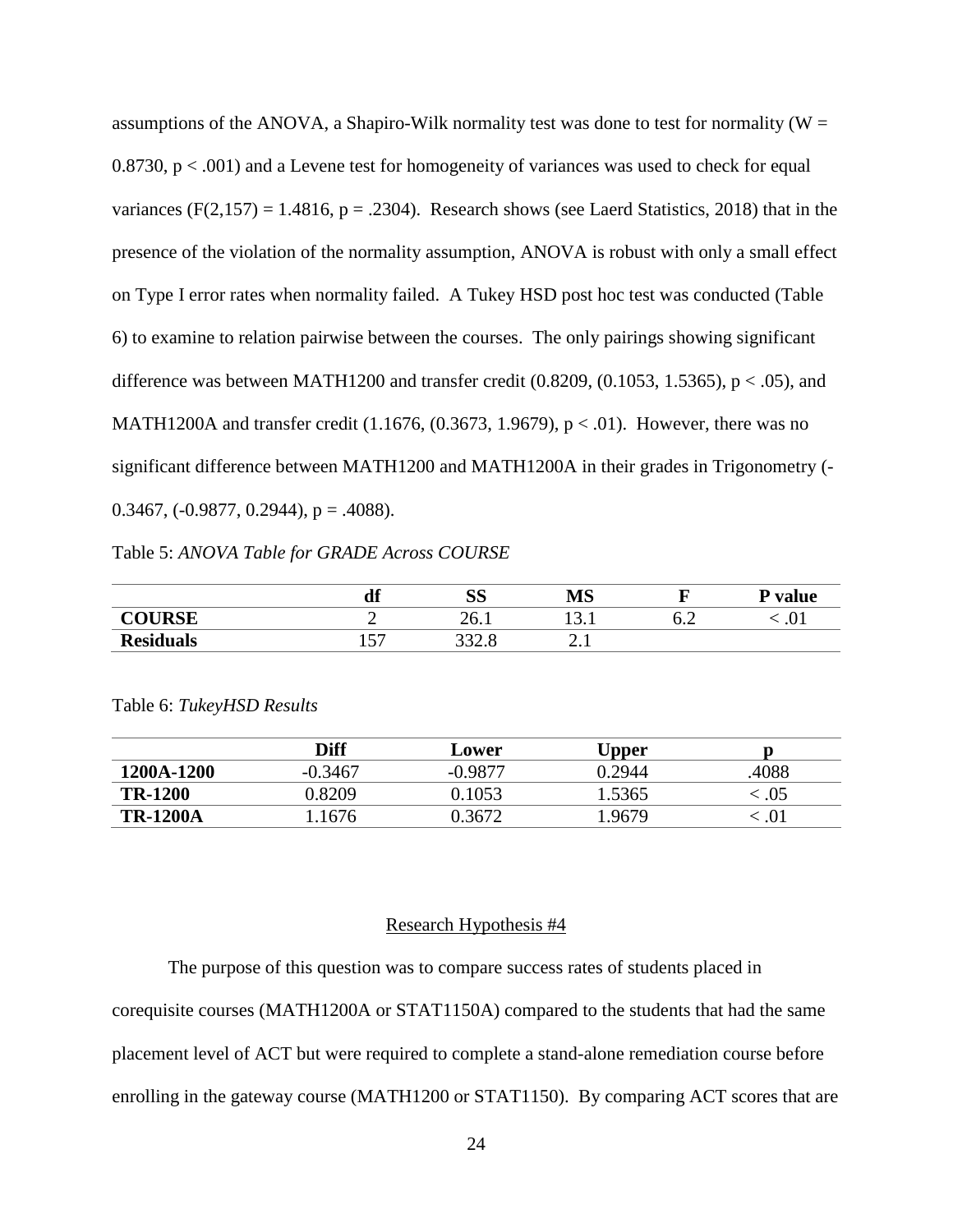now placed into corequisite courses with students that were placed in remedial courses two groups were formed, those who enrolled in a remedial course and those who didn't. Credit in the gateway courses were still coded as in previous tests, with 0 being no credit and 1 being credit received for the course. No expected cell counts were less than 10, therefore a standard Pearson's chi square test (Table 7) was used ( $\chi^2(1) = 4.0822$ , p < .05), indicating there is statistically significant difference between the two groups. Fisher's Test returned an odds ratio of 2.0953, 95%CI(0.9649, 4.7354),  $p = 0.0527$  meaning it is 2 times as likely that a student in corequisite course will receive credit in the gateway course than the remediation students. However, the odds ratio is statistically insignificant.

|  | Table 7: Cross Tabulation Results for Corequisite vs Traditional Remediation |  |  |  |  |  |
|--|------------------------------------------------------------------------------|--|--|--|--|--|
|--|------------------------------------------------------------------------------|--|--|--|--|--|

|                    | $0$ (no credit) | 1 (credit) | <b>Total</b> |
|--------------------|-----------------|------------|--------------|
| <b>Traditional</b> | 35              | 57         | 92           |
| <b>Expected</b>    | 29.273          | 62.727     |              |
| <b>Percent</b>     | 38.043%         | 61.957%    |              |
| <b>Std Resid</b>   | $-1.289$        | 0.881      |              |
| Coreq              | 14              | 48         | 62           |
| <b>Expected</b>    | 19.727          | 42.273     |              |
| <b>Percent</b>     | 22.581%         | 77.419%    |              |
| <b>Std Resid</b>   | 1.059           | $-0.723$   |              |
| <b>Total</b>       | 49              | 105        | 154          |

The purpose of this chapter was to present the results from the statistical analyses for each of the research questions. It was shown to be no statistical difference between success rates of those students in corequisite remediation courses and those in the standard course, for both Statistics and College Algebra. Also, there was no statistical difference in success rates in Trigonometry for students coming from the corequisite College Algebra and the standard College Algebra. And lastly, students in corequisite remediation did better than students required to take prerequisite courses before the standard course.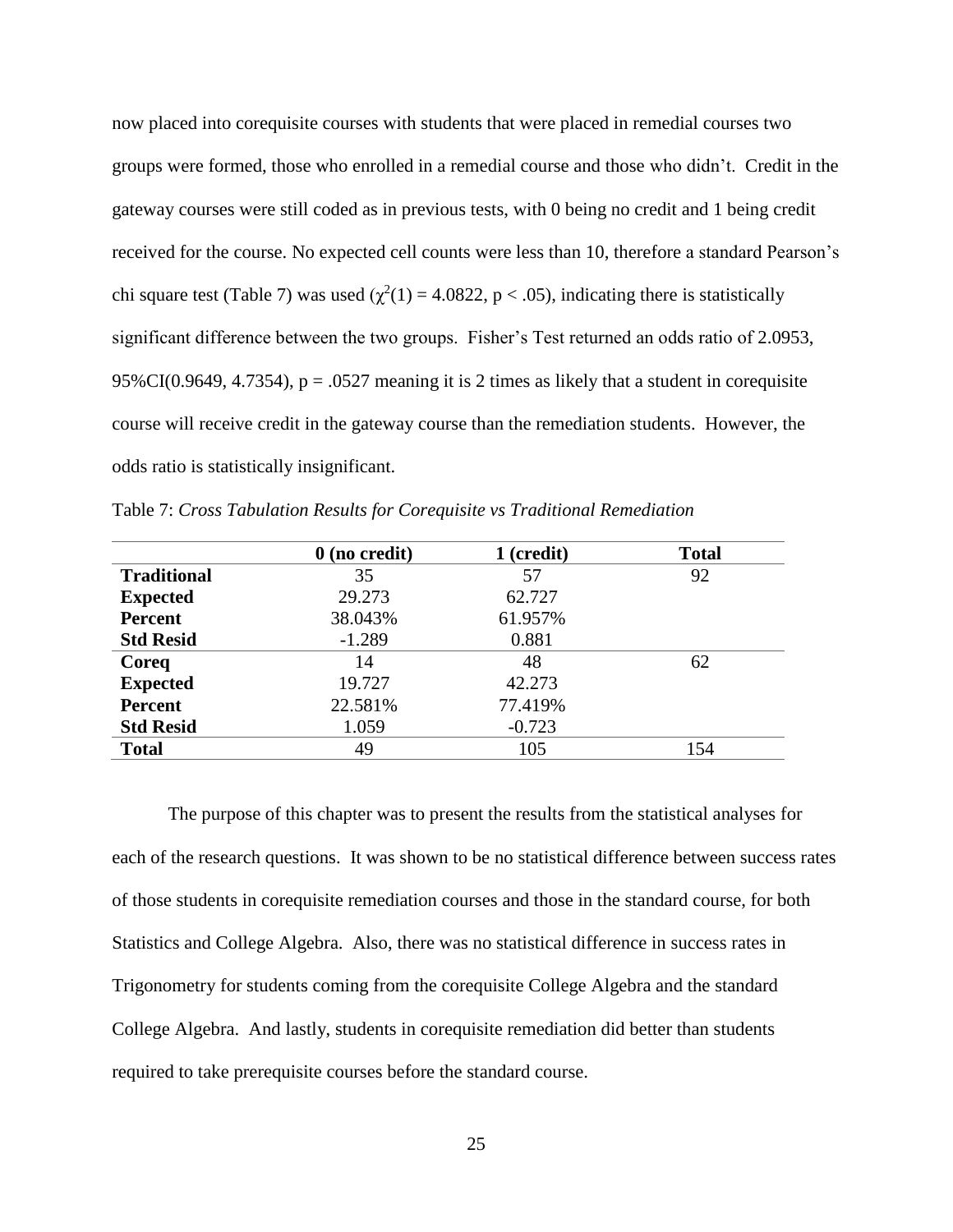#### **CHAPTER V**

#### **CONCLUSION**

With more and more students arriving at college needing remediation in mathematics, colleges and universities are searching for a way to effectively teach students and prepare them for future coursework. This study looked at one of the many ways that colleges are battling a long, noncredit bearing remediation procedure that has traditionally been used, a corequisite remediation model. The students are enrolled in a credit bearing course as well as a supplementary course that provides scaffolding and on the spot remediation for the credit bearing course. The classes were taught at Shawnee State University by several of the faculty. The gateway courses MATH1200 College Algebra and STAT1150 Principles of Statistics are two of the first courses to have corequisite offerings at Shawnee State with MATH1200A and STAT1150A respectfully. The other courses used in this study were MATH1250 Trigonometry and MATH0101 Basic Algebra with Geometry and Applications. MATH 1250 is the follow up course for MATH1200 and MATH0101 as the start of the standard remediation coursework at Shawnee State.

Data was collected from student records at Shawnee State University. Datasets received from the university had all names removed and only the most basic information was kept for the study, an ID number, course taken, ACT Math score (for placement purposes only), and the grade achieved for each course in the study. After data collection, the data was cleansed and put into subsets per the needs of each hypothesis.

#### **Conclusion of Hypothesis #1**

There was no statistically significant association ( $\chi^2(1) = 1.8070$ , p = .1789) in the credit received across the courses (STAT1150 and STAT1150A) that the students were enrolled. The oddsratio for receiving credit in STAT1150A was 2.5670,  $p = 1.643$ . This means that the result of receiving credit could not be determined from whether the student had taken the standard course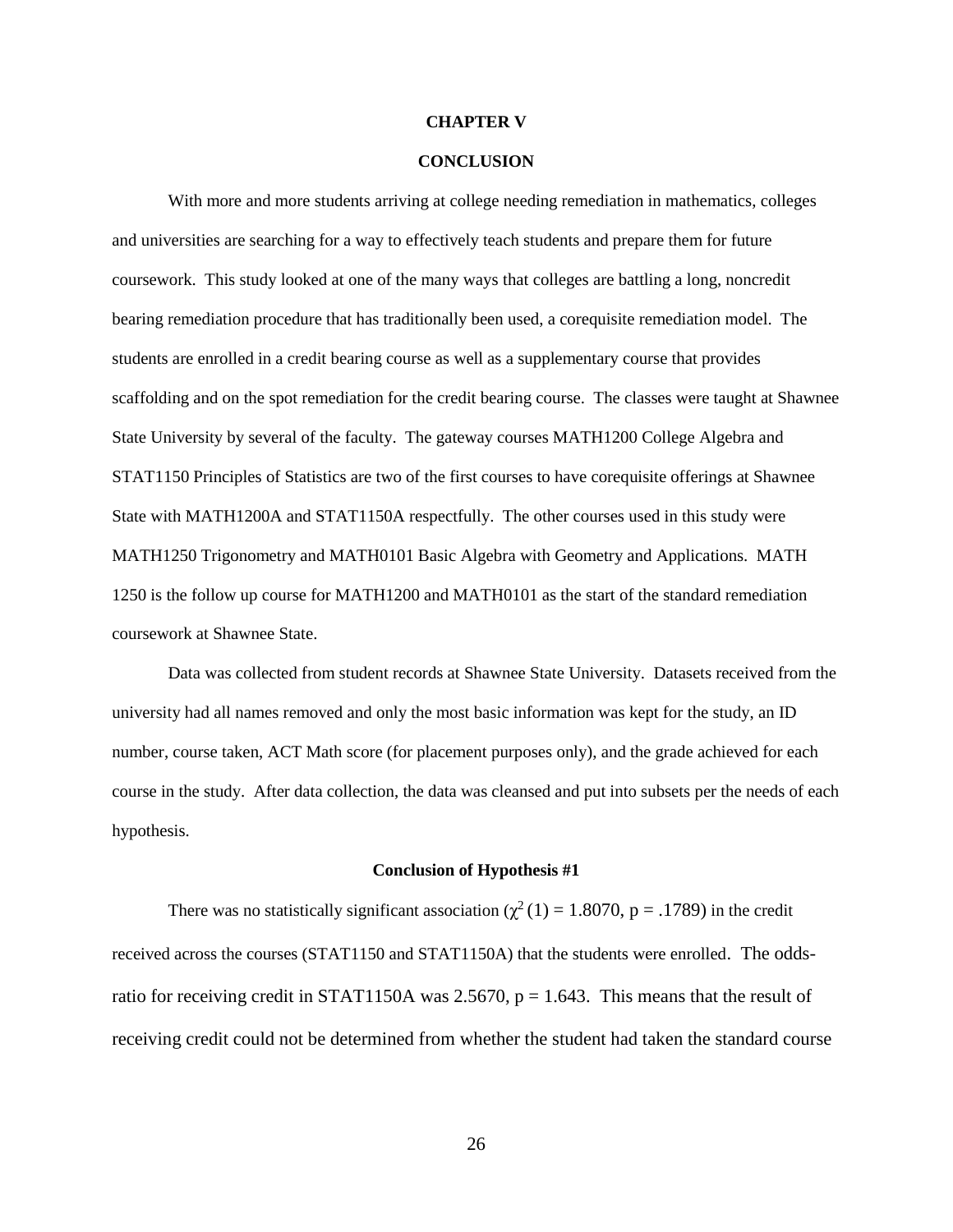or the corequisite course. They achieved statistically at the same level as their peers with higher placement scores.

#### **Conclusion of Hypothesis #2**

For students in MATH1200 and MATH1200A (College Algebra and the corequisite course) there was no statistically significant association ( $\chi^2(1) = 3.5893$ , p = .0582) between the groups receiving credit. The odds-ratio for receiving credit in MATH1200A was 2.0564,  $p =$ .0754. This means that the result of receiving credit could not be determined from if the student had taken the standard College Algebra course or the corequisite College Algebra course. They achieved statistically at the same level as their peers with higher placement scores.

#### **Conclusion of Hypothesis #3**

In the examination of how students from the College Algebra groups performed in MATH1250 Trigonometry, a  $\chi^2$  test was conducted looking at only receiving credit in the course, and no significant difference was found between the groups ( $\chi$ <sup>2</sup>(2) = 4.6535, p = .0976). Then an ANOVA was ran to test for equal means  $(F(2,157) = 6.156, p<0.01)$  and there was statistically significant difference between the groups when looking at the grades received in the course. A TukeyHSD post hoc test was conducted to see the pairwise relationships and no significant difference was shown between MATH1200 and MATH1200A. So, students coming from MATH1200 and MATH1200A had statistically the same level of success in Trigonometry, the follow up course to College Algebra.

#### **Conclusion of Hypothesis #4**

To see if students in the corequisite course performed at a higher rate of success than those in traditional remediation, students that were placed in remedial courses with ACT scores that could be in a corequisite course (MATH1200A or STAT1150A) were coded as S, and those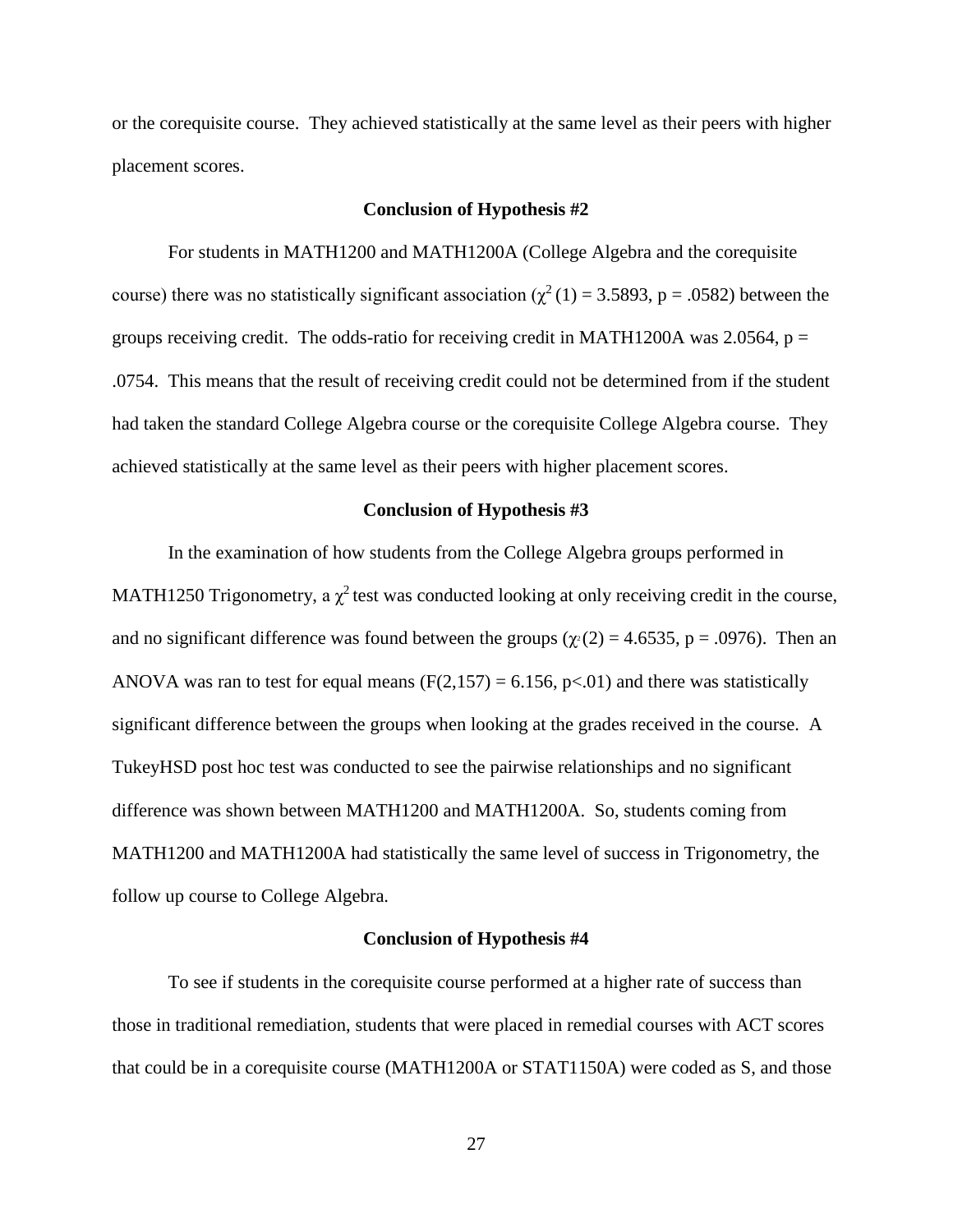in the corequisite course were coded as A. There was a significant difference  $(\chi^2(1) = 4.0822$ , p  $<$  .05) in the groups. An examination of the odds ratio (2.0953, p = .0527), shows that it is twice as likely for a student in corequisite remediation to receive credit for the gateway courses. A larger subject group may show that the odds ratio is significant, and these corequisite students do perform at twice the completion rate as traditional remediation students.

#### **Limitations and Recommendations**

The study does show that students enrolled in a corequisite course (STAT1150A or MATH1200A) do achieve the same level of success as their peers in the standard gateway courses (STAT1150 or MATH1200). Also, they do comparably well in the follow up course to MATH1200 College Algebra, which is MATH1250 Trigonometry. Students in the corequisite courses have a statistically significant advantage over those in traditional remediation courses, however the true ratio could not be found with the sample size of this study. With more and more institutions offering corequisite courses, the data for a much larger study to this effect would be very useful in nailing down this figure to show that the "old ways" are just not cutting it anymore. A further study of students placed in developmental courses and then completing a credit-bearing course compared to students at the same placement level in corequisite courses would be helpful. The very limited number of participants that fit this definition could be expanded to a nationwide study with the proper resources and time allotments. This could be the way to properly show the true advantage of corequisite remediation over traditional methods.

Further investigation into this study would be helpful to determine if these findings are limited to our region of students. The student population at SSU is largely Appalachian, with 60% of students coming from Scioto, Lawrence, Pike, Adams and Jackson Counties (Shawnee SU Innovation Grant Proposal, 2016). It would be helpful to test if this trend holds for more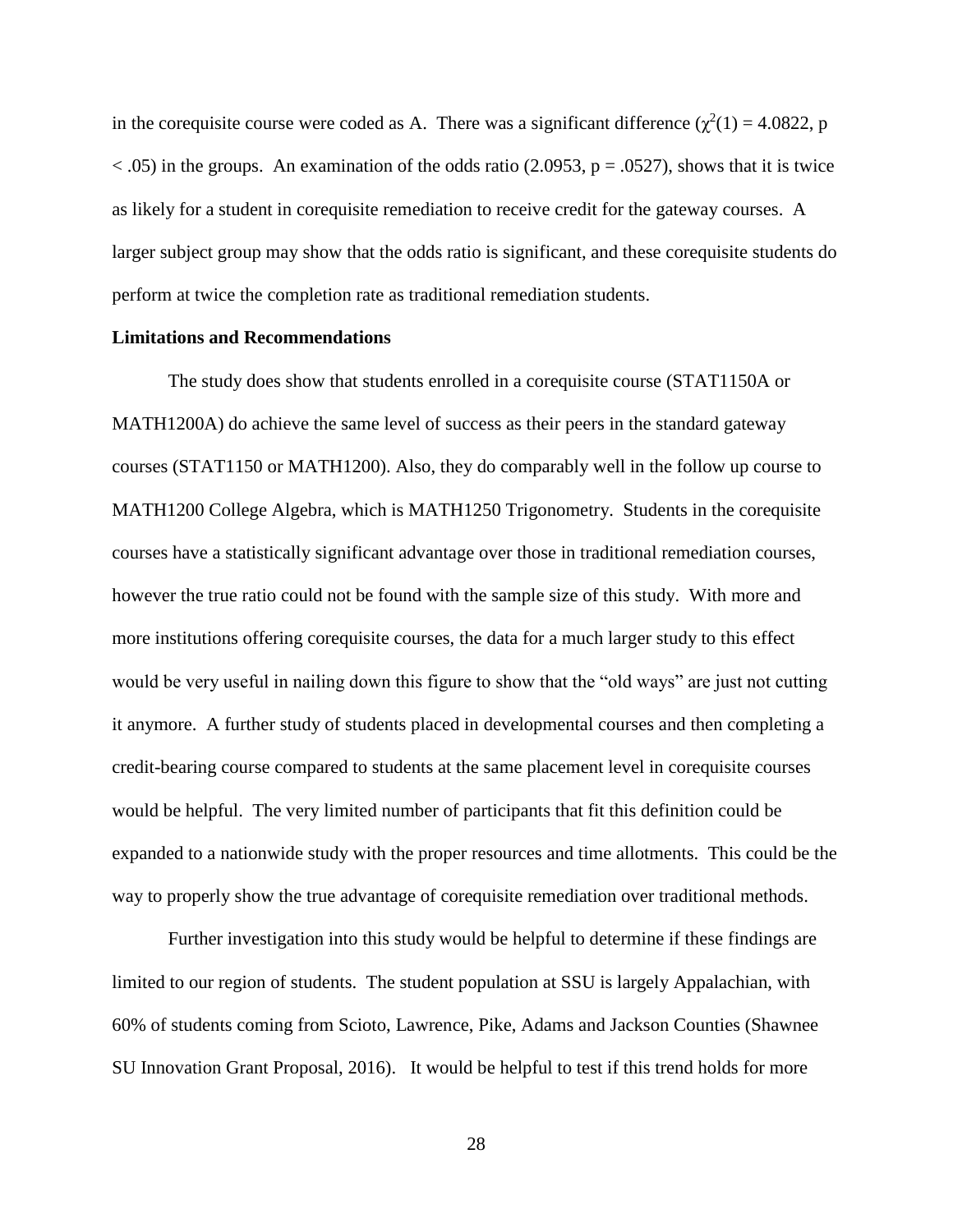urban populations, or even other Appalachian/ rural populations as well. As corequisite remediation models become more accepted at colleges and universities, more course plans are sure to be developed as well. The methods used in this study would lend themselves greatly to any investigations conducted on them.

Another topic that could be addressed in a future study, would be to follow these students post grad and compare income vs. student debt. The amount of debt accrued by students taking multiple noncredit bearing course would be significantly larger than the debt of a student completing their degree with fewer corequisite credit bearing courses. The cost of living with this student debt could be a driving factor for other state governments to further address the requirements of universities and colleges to find new alternatives for remediation, as Tennessee and others have already done.

A longer time period of investigation would also increase the number of participants in the sample. The study focused mainly on 2 years' worth of grades and information. Many more students have progressed through the program just at SSU, let alone in similar programs across the country at other universities. The look at ACT placement in these traditional remediation courses over the past several decades even, could be compared to the students that are currently being placed in corequisite courses at the same placement level of ACT score. The increase in sample size could greatly increase the power of this study and confirm some of the odds ratios that were just outside of statistical significance.

Students starting at lower placement marks yet progressing at the same pace as higher placed peers, provides both motivation to students to keep striving towards completing a degree and keeps them in credit bearing courses so they do not feel as if they are wasting their money.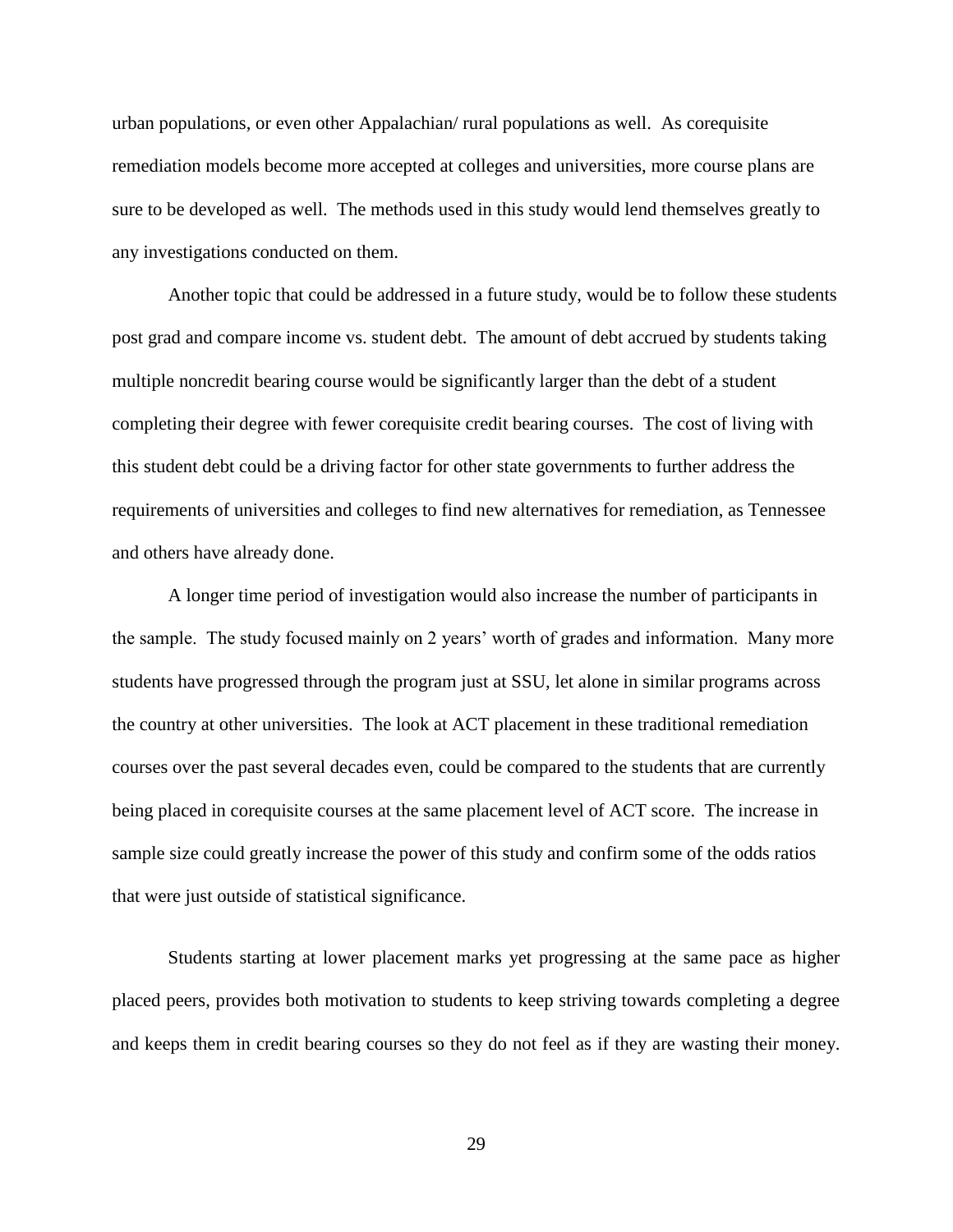Students, and people in general, tend to keep after a long-term goal if they feel they are continually making progress towards that goal.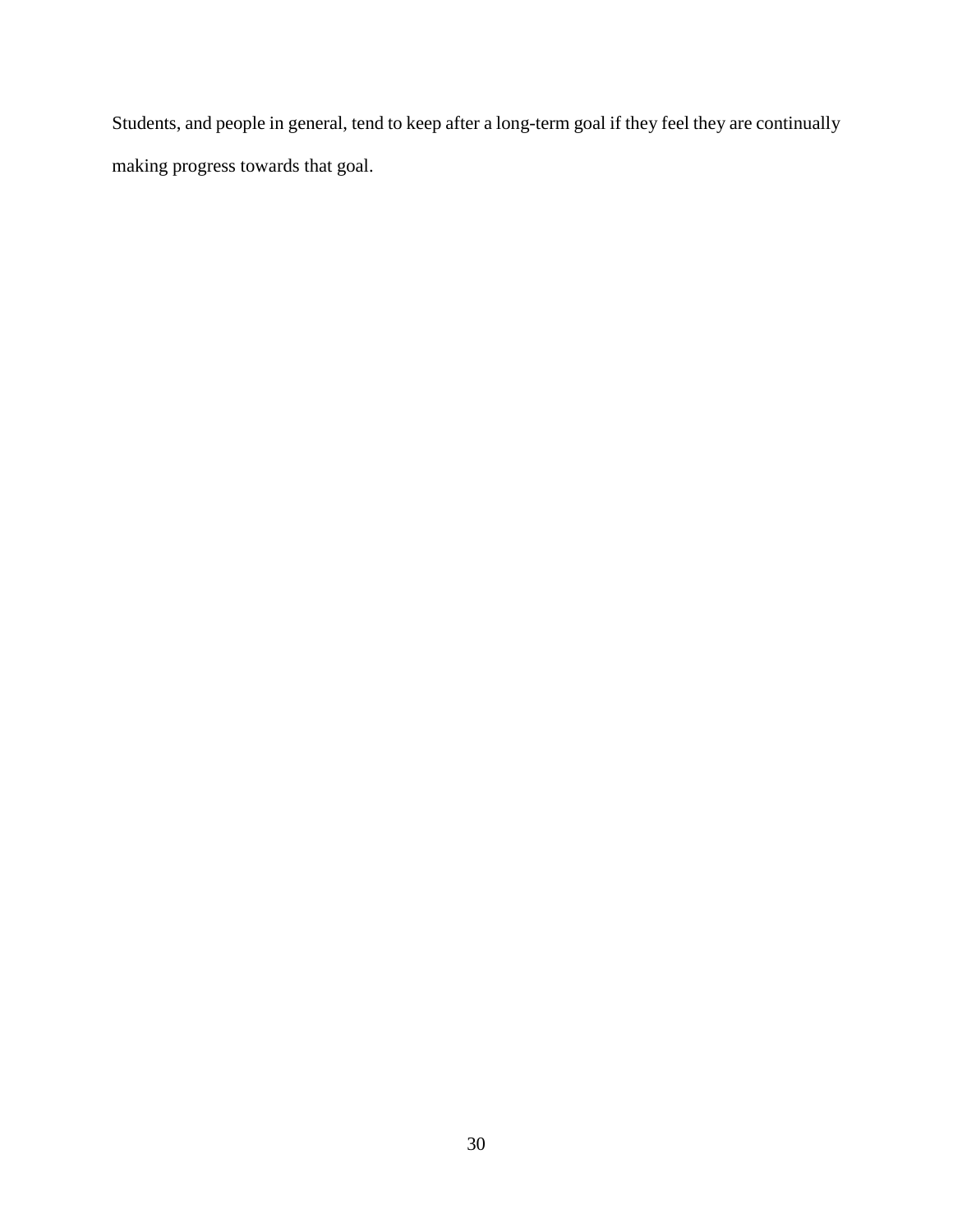### **REFERENCES**

- Bailey, Thomas & Jeong, Dong & Cho, Sung-Woo. (2008). Referral, Enrollment, and Completion in Developmental Education Sequences in Community Colleges. CCRC Working Paper No. 15. Community College Research Center, Columbia University.
- Belfield, C., Jenkins, D., & Lahr, H. (2016, April). Corequisite-remediation-cost-effectivetennessee.pdf [PDF]. New York, NY: Community College Research Center. Retrieved December 14, 2018, from [https://ccrc.tc.columbia.edu/media/k2/attachments/corequisite](https://ccrc.tc.columbia.edu/media/k2/attachments/corequisite-remediation-cost-effective-tennessee.pdf)[remediation-cost-effective-tennessee.pdf](https://ccrc.tc.columbia.edu/media/k2/attachments/corequisite-remediation-cost-effective-tennessee.pdf)
- Complete College America. (2016). Spanning the divide. Indianapolis, IN: Complete College America. Retrieved December 12, 2018, from <http://completecollege.org/spanningthedivide/>
- Denley, T., (2015) Co-requisite Remediation Pilot Study, Tennessee Board of Regents
- Deviant, S. (2017, October 12). Yates Correction: What is it used for in Statistics? Retrieved from<https://www.statisticshowto.datasciencecentral.com/what-is-the-yates-correction/>
- Goudas, A. (2017, March). The Corequisite Reform Movement: An Education Bait and Switch. Retrieved December 7, 2018, from [http://communitycollegedata.com/articles/the](http://communitycollegedata.com/articles/the-corequisite-reform-movement/)[corequisite-reform-movement/](http://communitycollegedata.com/articles/the-corequisite-reform-movement/)
- Laerd Statistics. (2018). One-way ANOVA. Retrieved July 2, 2019, from <https://statistics.laerd.com/statistical-guides/one-way-anova-statistical-guide-3.php>
- Logue, A. W. (2018, July 17). The Extensive Evidence of Co-Requisite Remediation's Effectiveness. Retrieved December 14, 2018, from [https://www.insidehighered.com/views/2018/07/17/data-already-tell-us-how-effective](https://www.insidehighered.com/views/2018/07/17/data-already-tell-us-how-effective-co-requisite-education-opinion)[co-requisite-education-opinion](https://www.insidehighered.com/views/2018/07/17/data-already-tell-us-how-effective-co-requisite-education-opinion)
- R Core Team (2018). R: A language and environment for statistical computing. R Foundation for Statistical Computing, Vienna, Austria. URL [https://www.R-project.org/](https://www.r-project.org/)
- Vandal, B. (2014). Promoting-Gateway-Course-Success-Final.pdf [PDF]. Indianapolis, IN: Complete College America. Retrieved November 20, 2018, from [https://completecollege.org/wp-content/uploads/2017/11/Promoting-Gateway-Course-](https://completecollege.org/wp-content/uploads/2017/11/Promoting-Gateway-Course-Success-Final.pdf)[Success-Final.pdf](https://completecollege.org/wp-content/uploads/2017/11/Promoting-Gateway-Course-Success-Final.pdf)
- Warnes, G. R., Bolker. B., Lumley, T., Johnson, R. C.. (2018) Contributions from Johnson, R. C. are Copyright SAIC-Frederick,Inc. Funded by the Intramural Research Program, of the NIH, National Cancer Institute and Center for Cancer Research under NCI Contract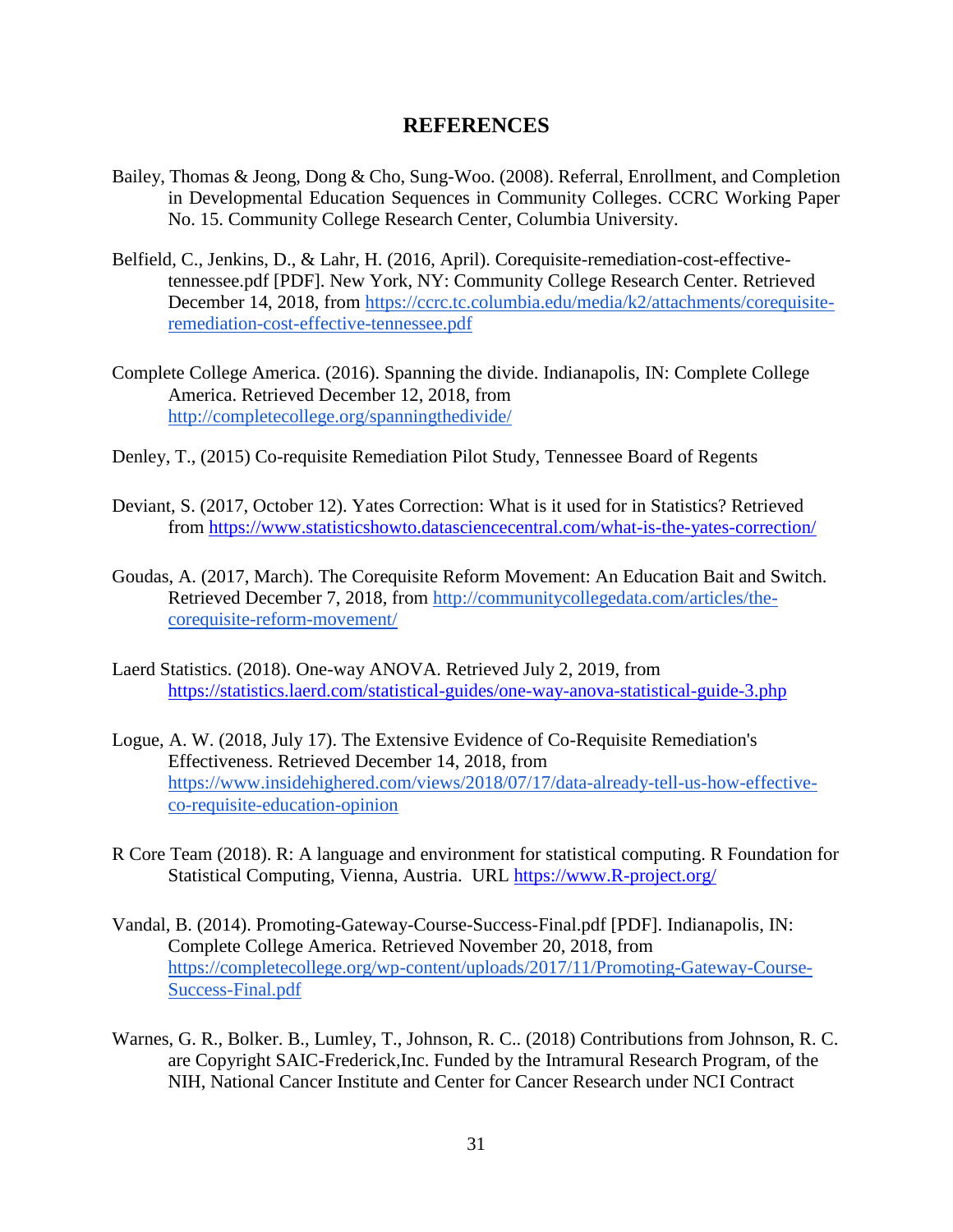NO1-CO-12400. gmodels: Various R Programming Tools for Model Fitting. R package version 2.18.1. [https://CRAN.R-project.org/package=gmodels](https://cran.r-project.org/package=gmodels)